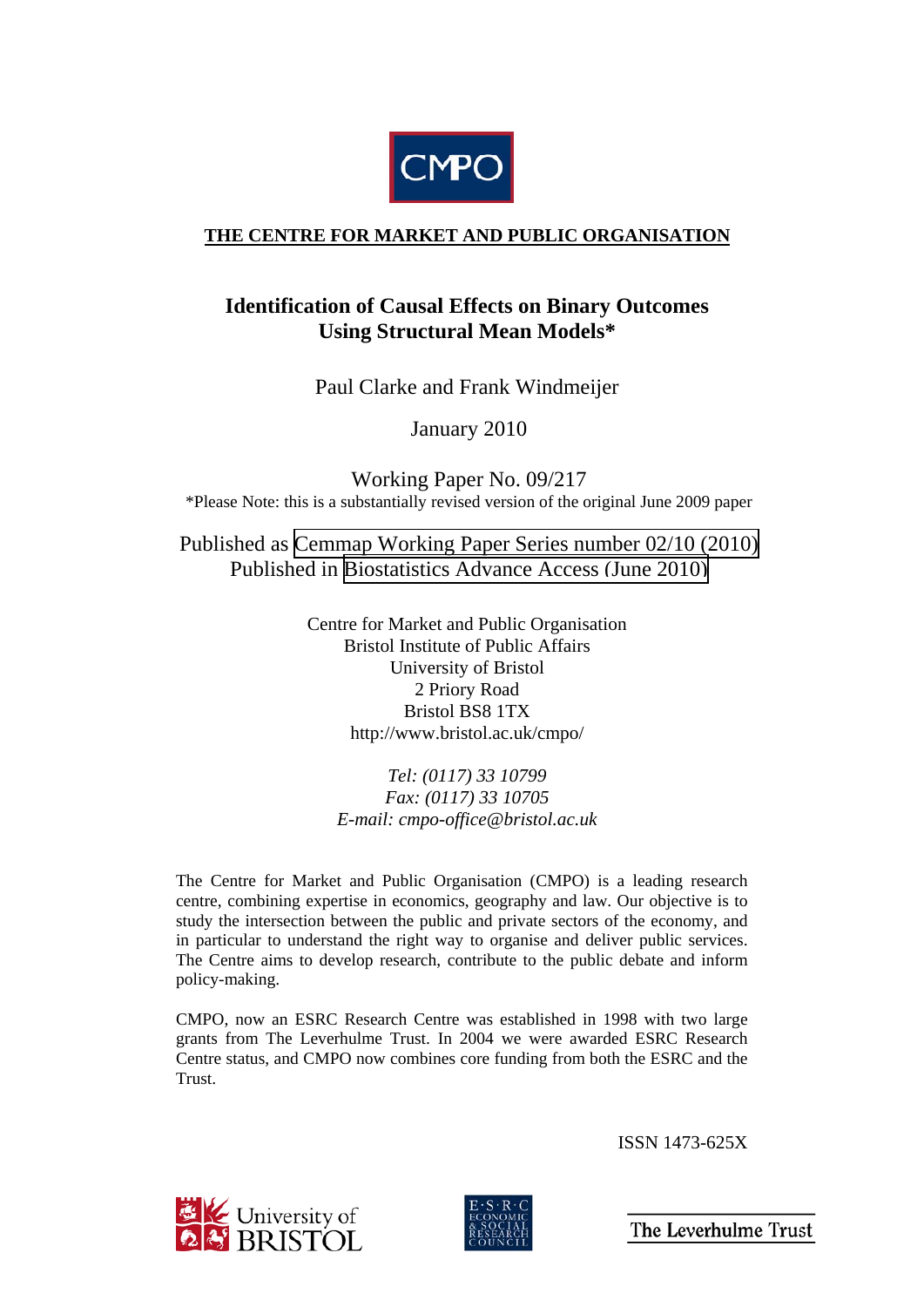### **Identification of Causal Effects on Binary Outcomes Using Structural Mean Models**

Paul Clarke<sup>1</sup> and Frank Windmeijer<sup>2</sup>

1 *CMPO, University of Bristol, UK*  2 *Department of Economics and CMPO, University of Bristol, UK*

June 2009

#### **Abstract**

Structural mean models (SMMs) are used to estimate causal effects among those selecting treatment in randomised controlled trials affected by non-ignorable non-compliance. These causal effects can be identified by assuming that there is no effect modification, namely, that the causal effect is equal for the treated subgroups randomised to treatment and to control. By analysing simple structural models for binary outcomes, we argue that the no effect modification assumption does not hold in general, and so SMMs do not estimate causal effects for the treated. An exception is for designs in which those randomised to control can be completely excluded from receiving the treatment. However, when there is noncompliance in the control arm, local (or complier) causal effects can be identified provided that the further assumption of monotonic selection into treatment holds. We demonstrate these issues using numerical examples.

**Keywords:** structural mean models, identification, local average treatment effects, complier average treatment effects.

**JEL Classification:** C13, C14

#### **Electronic version: www.bristol.ac.uk/cmpo/publications/papers/2008/wp217.pdf**

#### **Acknowledgements**

This work was funded by UK Economic & Social Research Council grant RES-060-23-0011 and UK Medical Research Council grant G0601625. The authors would like to thank Vanessa Didelez, Roger Harbord, Tom Palmer, Nuala Sheehan and Graham Dunn for their comments on an earlier draft.

#### **Address for correspondence**

CMPO, Bristol Institute for Public Affairs University of Bristol 2 Priory Road Bristol BS8 1TX f.windmeijer@bristol.ac.uk www.bristol.ac.uk/cmpo/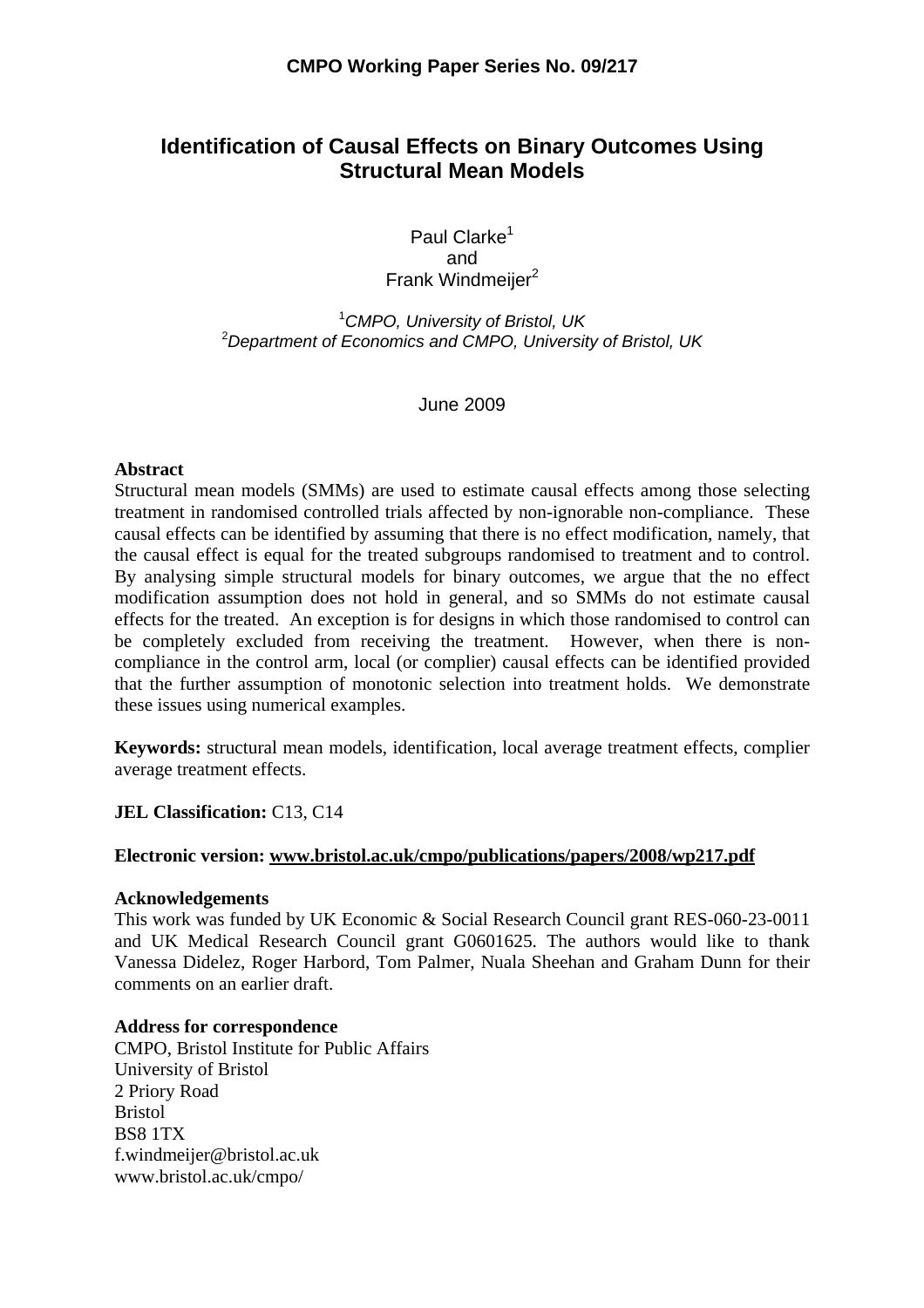# 1 Introduction

Robins (1989, 1994) introduced the class of semi-parametric structural mean models (SMMs) and their associated 'G-estimators' for the estimation of causal effects of treatment regimes on outcomes from randomised controlled trials affected by non-compliance. Non-compliance comes about when participants choose treatments other than those to which they were randomised. Of most interest are SMM estimators that allow for the effects of non-ignorable non-compliance, that is, where participants choose their treatments in a manner associated with their study outcomes, even after baseline (and possibly time-varying) covariates have been adjusted for. SMMs for non-ignorable non-compliance are widely used in biomedical research: see, for example, Goetghebeur and Lapp (1997), Witteman et al. (1998), Fischer-Lapp and Goetghebeur (1999), Ten Have et al. (2004), Tanaka et al. (2008), and Moodie et al. (2009).

The parameters of SMMs correspond to meaningful functions of expected potential outcomes for the population of participants exposed to the treatment. For example, additive SMMs are specified in terms of average treatment (or causal) effects, and multiplicative SMMs in terms of causal risk ratios. Vansteelandt and Goetghebeur (2003) developed the generalised SMM and we consider its important special case, the logistic SMM and its associated 'double-logistic' estimator for causal odds ratios. Hernán and Robins (2006) review additive and multiplicative SMMs and consider the relationship between these and econometric instrumental variable estimators; Goetghebeur and Vansteelandt (2005) review all of the SMMs considered here.

In this paper, we consider the estimation of causal effects using SMMs from studies in which the outcome is binary. Superficially, SMMs are applicable no matter what the outcome's measurement scale, but we will show that the binary case poses problems for SMM estimators. The usual identification assumption is 'no effect modification by randomisation<sup>'</sup>, but we argue that it does not generally hold for binary outcomes. In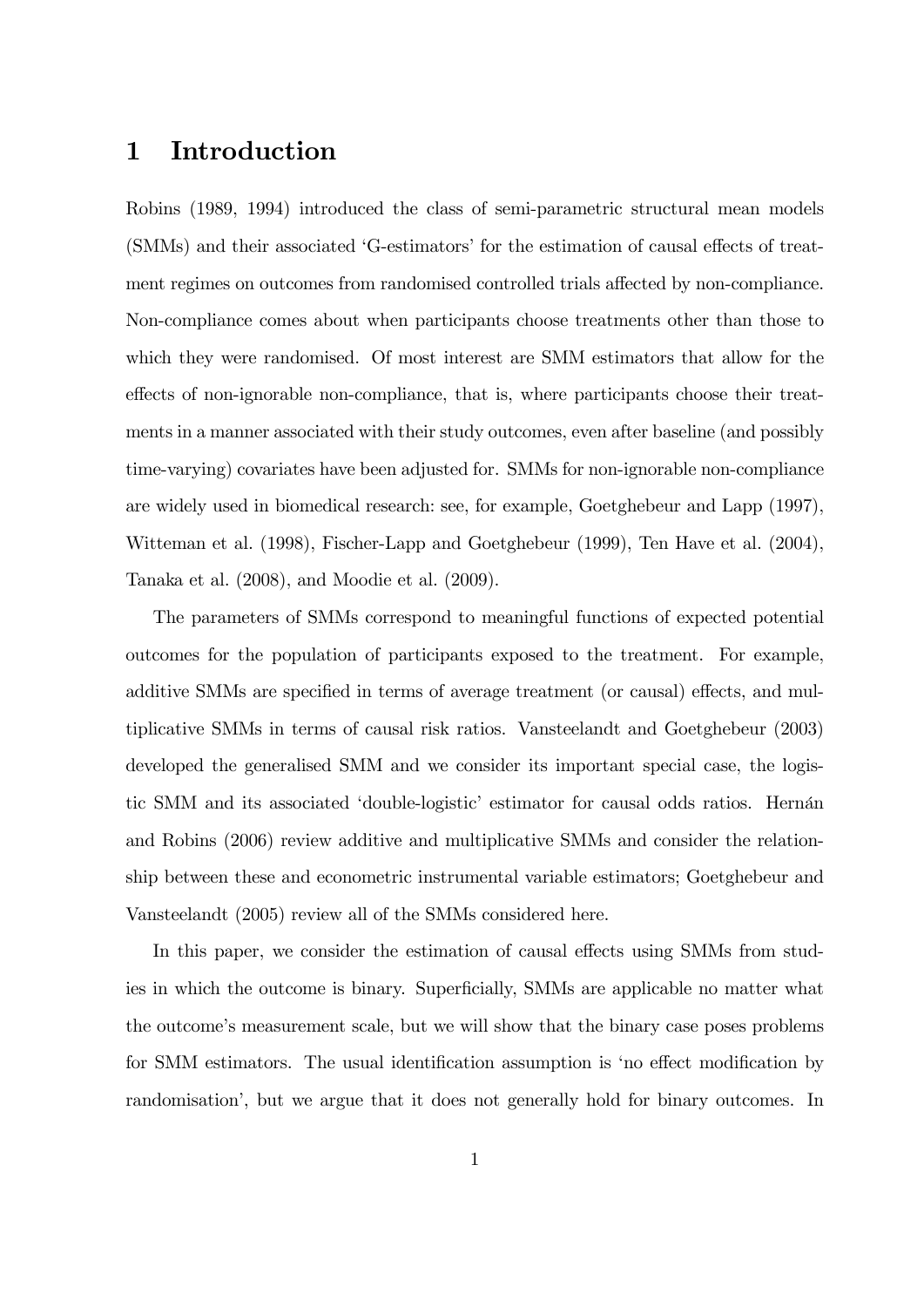fact, the usual target parameters are identified only with assumptions like the 'treatment exclusion restriction' wherein no-one randomised to the control group can receive the treatment. For more general designs, provided that patients' treatment selection is monotonic (e.g., Angrist et al., 1996), additive and multiplicative SMMs identify 'local' (or 'complier') causal effects, but the double-logistic SMM does not. If researchers fail to recognise the difficulties that arise with binary outcomes then misleading interpretations of SMM estimates could result. We present some numerical results for simple examples to demonstrate this.

## 2 Structural Mean Models

### 2.1 Potential Outcomes

Before introducing the models, we first set out the potential outcomes notation to be used throughout. To simplify notation and highlight concepts, we consider only the simplest set-up: a randomised controlled trial in which patients are randomised to a fixed treatment dose or to the control group, which they comply with or not according to some non-ignorable mechanism; the binary study outcome is measured after some fixed follow-up period. The focus on this simple set-up is done without loss of generality and our findings apply equally to situations including pre-randomisation covariates, variable treatment dose, and treatment regimes involving repeated doses with time-varying covariates recorded.

Following Hernán and Robins (2006), let  $Y, X$  and  $Z$  denote random variables representing the following observed quantities:  $Z$  is the randomisation assignment indicator, with  $Z = 1$  denoting treatment and  $Z = 0$  control;  $X \in \{1, 0\}$  is the corresponding indicator for the actual treatment chosen by the patient, where  $X \neq Z$  is possible due to non-compliance; and  $Y \in \{0, 1\}$  is the binary study outcome. It is assumed throughout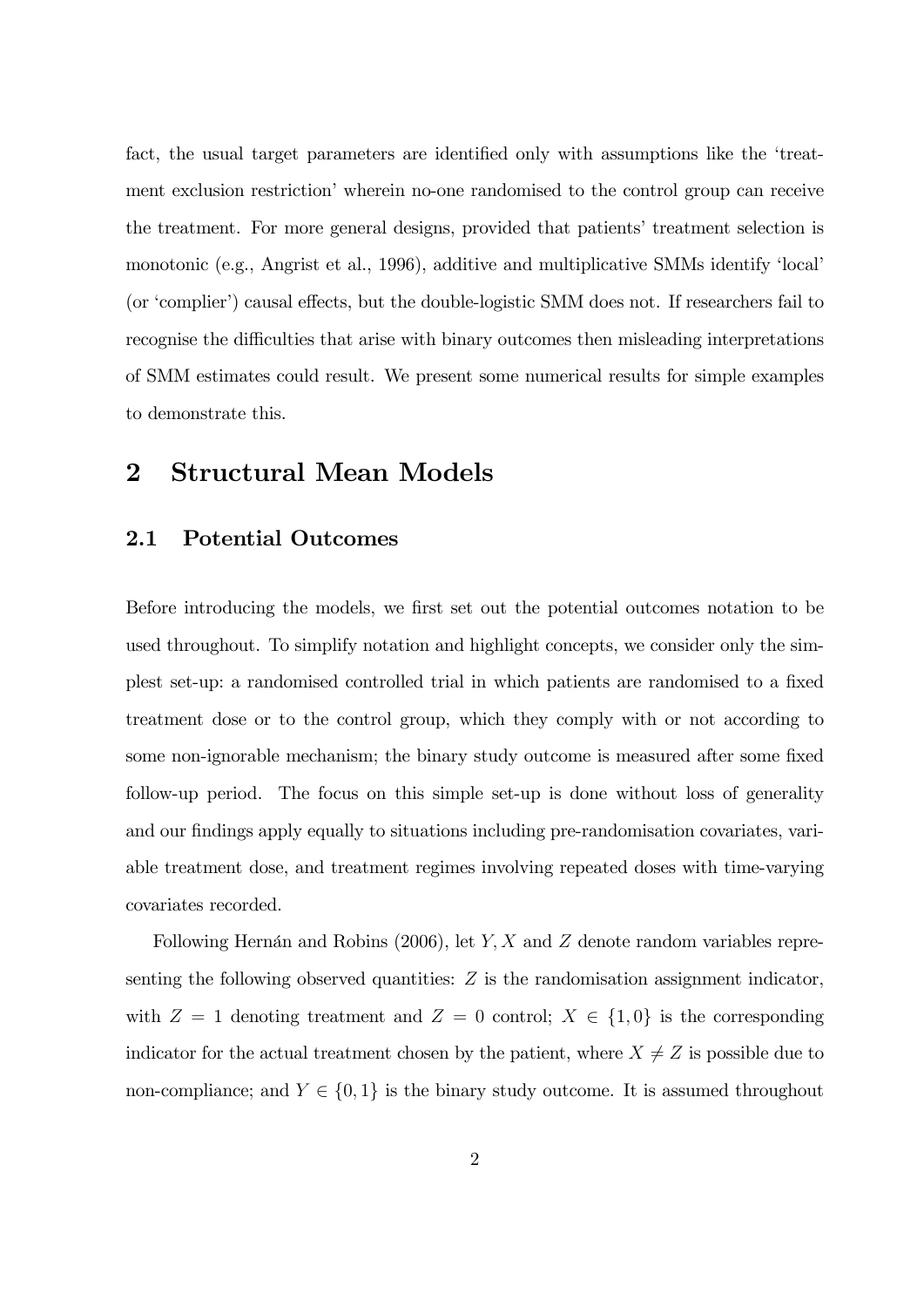that the observed data  $\{(y_i, x_i, z_i) : i = 1, ..., n\}$  constitute an *i.i.d.* sample from the target population.

The potential outcomes can now be defined in the usual way. Let  $Y(x, z)$  be the potential outcome that would be obtained if the treatment assignment was set to z and the treatment received to  $x$  by external intervention, rather than by randomising and letting the patient choose himself/herself. Similarly, let  $X(z)$  be the potential treatment that would be obtained if treatment assignment was set to z by external intervention.

Four necessary (but not sufficient) conditions for identification can now be stated as follows: the 'stable unit treatment value' assumption that each patient's potential outcomes are mutually independent of those of any other patient; the existence of ëcausal effects' of Z on X and on Y; the 'consistency assumption'  $Y = Y(X, Z)$  and  $X = X(Z)$ , linking the observed and potential outcomes; and the 'exclusion restriction'  $Y(x, z) =$  $Y(x)$  constraining the effect of treatment assignment to affect the study outcome only through its effect on treatment choice (e.g., Angrist et al., 1996). All of these are taken to hold throughout this paper.

### 2.2 The Additive and Multiplicative SMMs

For the simple scenario just described, the additive SMM is

$$
E(Y|X,Z) - E\{Y(0)|X,Z\} = (\psi_0 + \psi_1 Z) X,
$$

where  $Y(0)$  is the treatment-free potential outcome. While this model is saturated, or non-parametric, in more general scenarios the right hand side will be a parametric function incorporating the effect of pre-randomisation covariates or variable treatment dose, which is why SMMs are usually referred to as semi-parametric models. The parameters of the additive model are  $\psi_0 = E\{Y(1) - Y(0)|X = 1, Z = 0\}$  and  $\psi_0 + \psi_1 = E \{ Y(1) - Y(0) | X = 1, Z = 1 \},$  that is, the average causal effect among those who chose treatment but were assigned the control, and the average causal effect among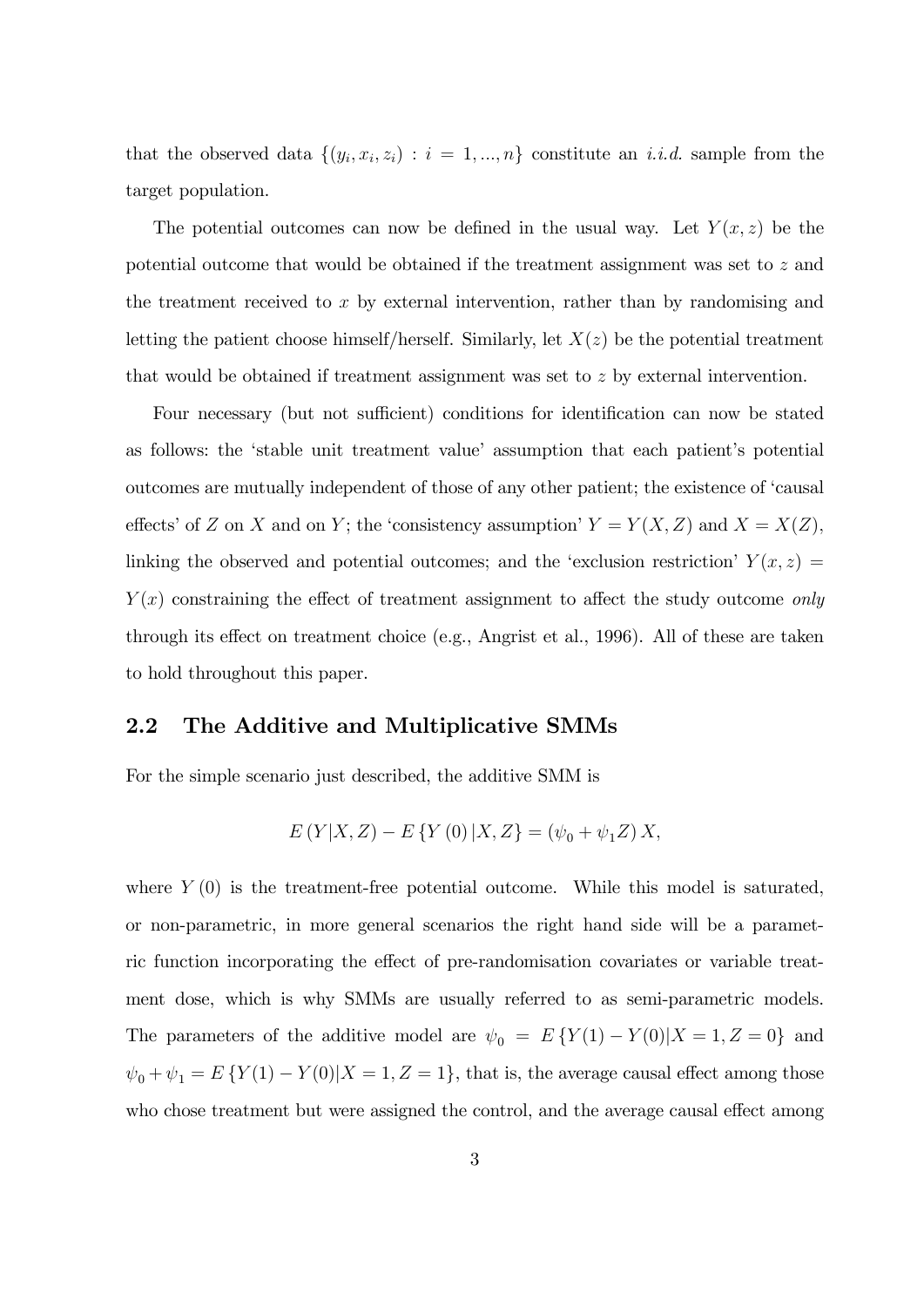those who were assigned to and chose treatment, respectively.

SMM estimators are based on the conditional mean independence, or randomisation assumption

$$
E\left\{Y\left(0\right)|Z=1\right\}=E\left\{Y\left(0\right)|Z=0\right\},\tag{1}
$$

which holds provided that randomisation is unrelated to the untreated potential outcome. Under the additive SMM, (1) can be rewritten as

$$
E\left\{Y - (\psi_0 + \psi_1)X|Z = 1\right\} = E\left(Y - \psi_0 X|Z = 0\right),\tag{2}
$$

from which an estimating equation can be constructed.

The saturated multiplicative SMM for the same scenario is defined as

$$
\frac{E(Y|X,Z)}{E\{Y(0)|X,Z\}} = \exp \{(\theta_0 + \theta_1 Z) X\}.
$$

The parameters of the multiplicative SMM are

$$
\exp(\theta_0) = \frac{E\{Y(1)|X=1, Z=0\}}{E\{Y(0)|X=1, Z=0\}}
$$

and

$$
\exp(\theta_0 + \theta_1) = \frac{E\{Y(1)|X = 1, Z = 1\}}{E\{Y(0)|X = 1, Z = 1\}},
$$

that is, causal risk ratios among the same two subgroups as before. Under the multiplicative SMM, the conditional mean independence assumption (1) leads to the moment condition

$$
E[Y \exp\{- (\theta_0 + \theta_1 Z) X\} | Z = 1] = E\{Y \exp(-X\theta_0) | Z = 0\}.
$$
 (3)

It is clear that neither set of SMM parameters is identified by its corresponding moment condition because both constitute systems with two unknowns in one equation. Therefore, further assumptions are required to identify the SMM parameters. Hernán and Robins (2006) highlight the role of the 'no effect modification by  $Z'$  assumption: for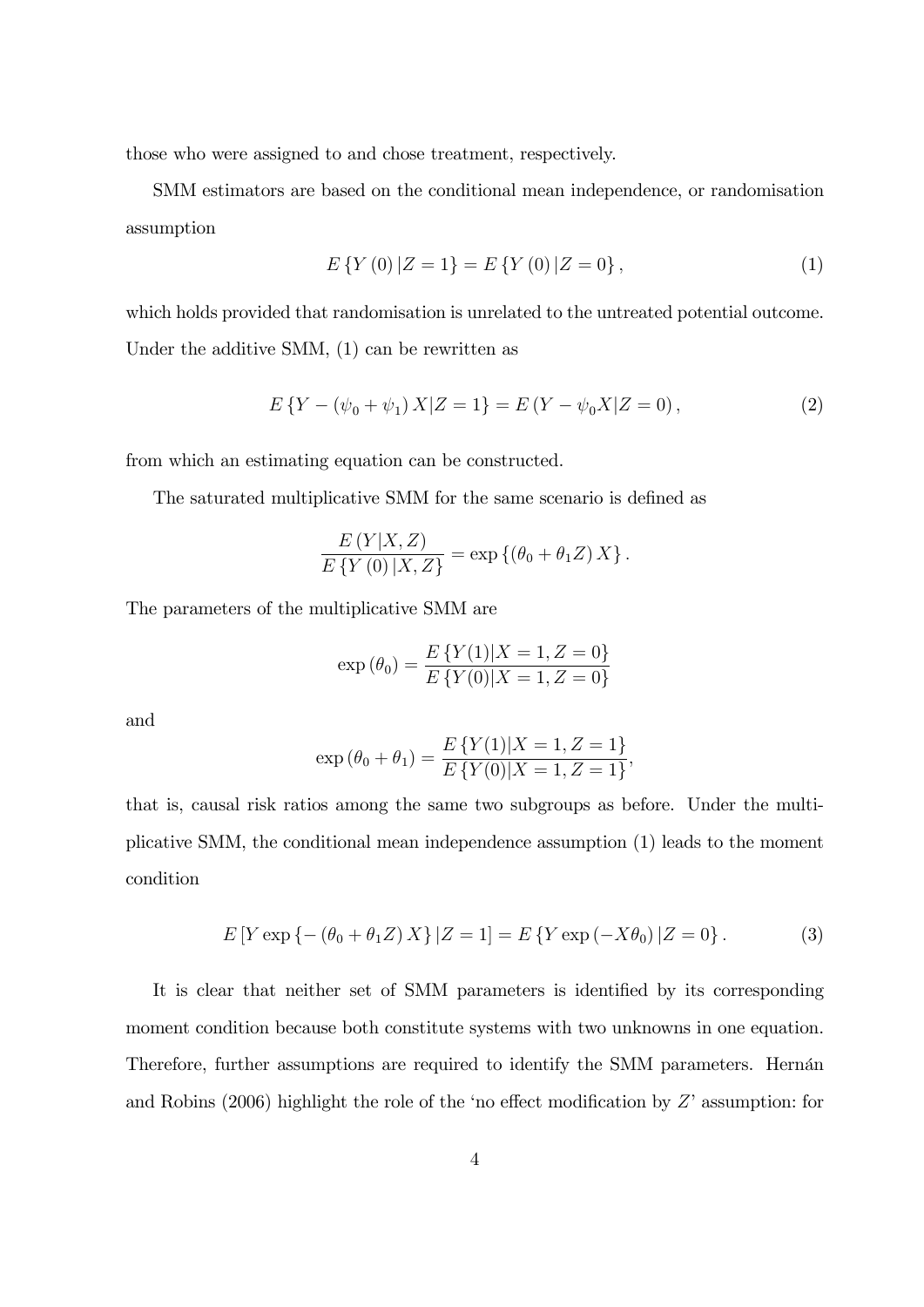the additive SMM, it corresponds to constraining  $\psi_1 = 0$ , and for the multiplicative SMM it corresponds to  $\theta_1 = 0$ . Under no effect modification, there is only one unknown in both  $(2)$  and  $(3)$  and identification is achieved. The target parameter for the additive SMM is then

$$
\psi_0 = E\left\{Y(1) - Y(0)|X = 1\right\},\,
$$

that is, the average causal effect among the treated, and for the multiplicative SMM

$$
\exp(\theta_0) = \frac{E\{Y(1)|X=1\}}{E\{Y(0)|X=1\}},
$$

i.e. the risk ratio among the treated.

The estimators of the additive and multiplicative SMM target parameters can be written as

$$
\widehat{\psi}_0 = \frac{E(Y|Z=1) - E(Y|Z=0)}{E(X|Z=1) - E(X|Z=0)},\tag{4}
$$

and

$$
\exp(\widehat{\theta}_0) = 1 - \frac{E(Y|Z=1) - E(Y|Z=0)}{E\left\{(1-X)Y|Z=1\right\} - E\left\{(1-X)Y|Z=0\right\}},\tag{5}
$$

respectively (e.g., Angrist, 2001; Hernán and Robins, 2006). The additive SMM estimator has the same form as the classical instrumental variable estimator (Angrist et al., 1996); the numerator in both expressions is called the 'intention to treat' estimator. More generally, the estimating equations under additive and multiplicative SMMs based on (1) can be solved by G-estimation (Robins, 1994).

The crucial nature of the no effect modification assumption in identifying both SMM estimators is thus apparent. It is the validity of this assumption in the binary case that we will consider in detail below in Section 3.

### 2.3 The Double-Logistic SMM

Robins et al. (1999) proposed the logistic SMM

$$
\left\{ \frac{E(Y|X,Z)}{E(1-Y|X,Z)} \right\} / \left[ \frac{E\left\{Y(0)|X,Z\right\}}{E\left\{1-Y(0)|X,Z\right\}} \right] = \exp \left\{ \left(\xi_0 + \xi_1 Z\right) X \right\},\,
$$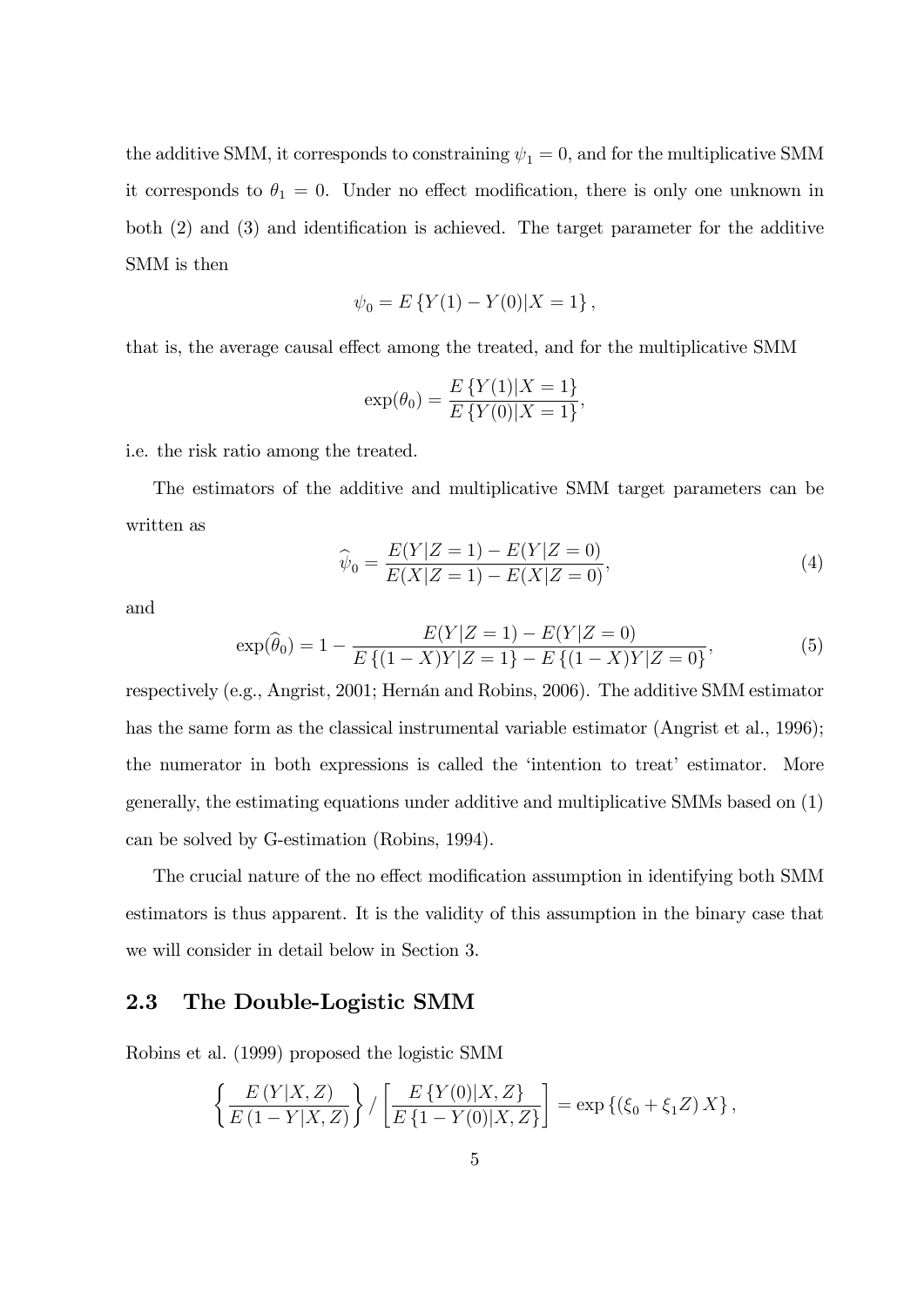parameterised in terms of the causal odds ratios among the two treated groups. Under the no effect modification assumption  $\xi_1 = 0$ , its target parameter is

$$
\exp\left(\xi_0\right) = \frac{E\left\{Y(1)|X=1,Z=z\right\}/E\left\{1-Y(1)|X=1,Z=z\right\}}{E\left\{Y(0)|X=1,Z=z\right\}/E\left\{1-Y(0)|X=1,Z=z\right\}}.
$$

The logistic SMM is considered separately here because Robins (1999) showed that no consistent G-estimator for  $\xi_0$  can be constructed without further assumptions. Vansteelandt and Goetghebeur (2003) developed the double-logistic estimator by exploiting the result that  $\xi_0$  can potentially be identified if the researcher specifies a parametric 'association model'

$$
E(Y|X,Z) = m_{\beta}(X,Z),
$$

which is indexed by parameter vector  $\beta$ . The double-logistic estimator is based on specifying  $m_\beta(X, Z)$  to be logistic. A drawback to this approach, as acknowledged by Vansteelandt and Goetghebeur (2003), is that both the SMM and the association model cannot generally be logistic (i.e., one but not the other can be logistic), so the double-logistic SMM is generally 'uncongenial' in the sense described by Meng (1994). Robins and Rotnitzky (2004) propose an alternative estimator that avoids this problem, but it is still affected by the identification problem that concerns us here. Hence, we shall continue to focus on the double-logistic estimator because of its relative simplicity, and so proceed by assuming the effect of uncongeniality is negligible.

# 3 No Effect Modification and Binary Outcomes

The role of the no effect modification (NEM) assumption is to constrain the causal effects among the treated to be equal for those randomised to treatment and those randomised to control. For example, recall that the NEM assumption for the additive SMM constrains  $\psi_1=0$  and thus

$$
E\left\{Y(1) - Y(0)|X = 1, Z = 0\right\} = E\left\{Y(1) - Y(0)|X = 1, Z = 1\right\}.
$$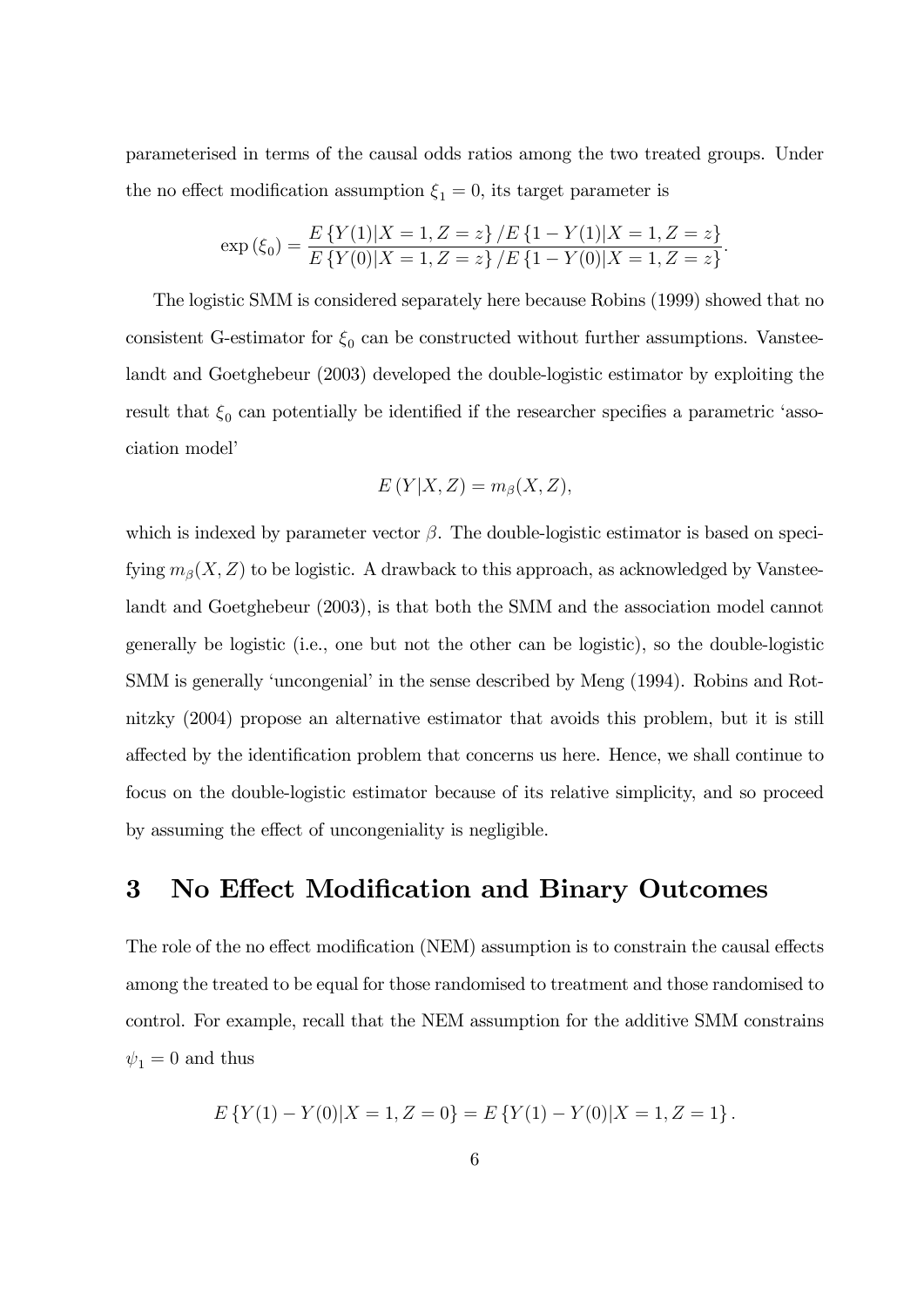To investigate the validity of this assumption for binary outcomes, it is necessary to consider the hypothetical structural model that generated the observed data. Pearl (2000) gives a full account of the link between structural models and potential outcomes, but we follow the overview given by Hernán and Robins (2006, Appendix 1).

Informally, we posit that there must exist a non-parametric structural equation model generating the observed data that satisfies the assumptions set out in Section 2.1. Note that by 'non-parametric' we are not implying that the true data generating process cannot be parametric, merely that no constraints are placed on its unknown form. Under these assumptions, the 'one-step ahead counterfactual' can be written

$$
Y(x) = I\left\{f_Y^*(x, U) > 0\right\},\,
$$

where  $I(w)$  is the indicator function taking the value 1 if w is true and 0 otherwise,  $f_Y^*(x,U)$  is a function that depends on the fixed value of treatment and on a latent random variable, or vector,  $U$  representing all unobserved factors influencing the outcome. It is usual to interpret  $U$  as representing the impact of unobserved 'confounding' variables. Similarly, the potential outcome for chosen treatment is  $X(z) = I\{f_X^*(z, V)\}\,$ , where V is another latent random variable, or vector, representing unobservable factors ináuencing treatment choice. As the outcome is binary the indicator function is unavoidable, but within it  $f_Y^*(x, u)$  can be any suitable function that generates, say, non-linear or heterogeneous treatment effects. For fixed  $x$ , it is  $U$  that determines whether the potential outcome is zero or one for a particular patient, and similarly for  $X(z)$ .

To understand the implications of this, note that

$$
E\left\{Y(x)|X=1, Z=z\right\} = \Pr\left\{f_Y^*(x, U) > 0 | f_X^*(z, V) > 0\right\}.
$$

It is clear that, in general, the NEM assumption cannot hold under such models. For a specific example, consider the simple parametric structural model with  $(U, V)$  a bivariate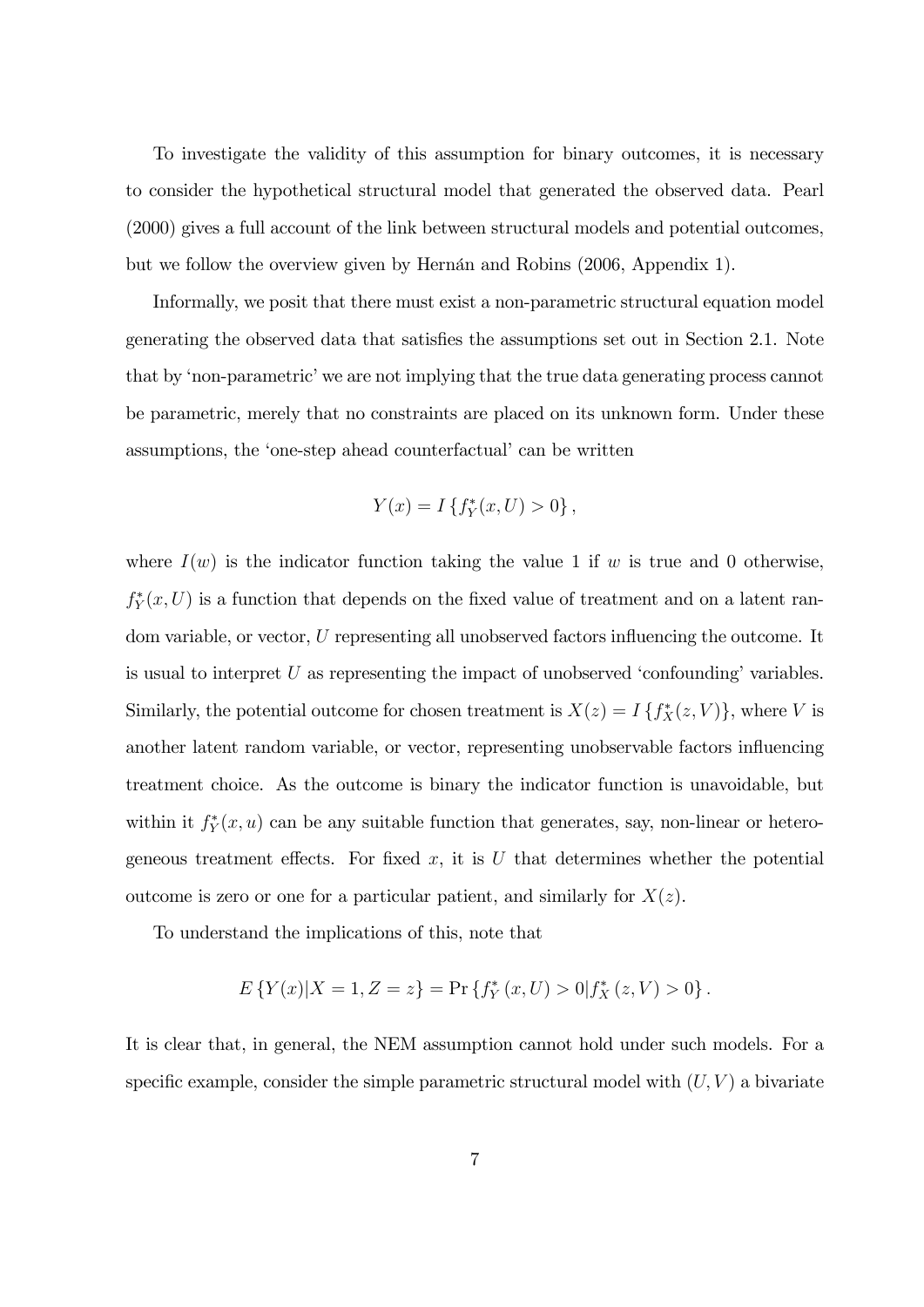continuous random vector related to the potential outcomes by

$$
Y(x) = I(\alpha + \beta x - U > 0), X(z) = I(\gamma + \delta z - V > 0),
$$
\n(6)

where  $E(U) = E(V) = 0$  and  $(U, V)$  has distribution function  $F(u, v; \rho)$ , with 'correlation' parameter  $\rho$  indexing all non-zero moments involving products of U and V. This model specification is of course very simple because it does not allow for heterogeneity in the effect of treatment on the latent scale. Even in this case, however, it can be shown that

$$
E\{Y(1) | X = 1, Z = 1\} = \Pr(U < \alpha + \beta | V < \gamma + \delta) = F(\alpha + \beta, \gamma + \delta; \rho) / F_V(\gamma + \delta)
$$
\n
$$
E\{Y(1) | X = 1, Z = 0\} = \Pr(U < \alpha + \beta | V < \gamma) = F(\alpha + \beta, \gamma; \rho) / F_V(\gamma)
$$
\n
$$
E\{Y(0) | X = 1, Z = 1\} = \Pr(U < \alpha | V < \gamma + \delta) = F(\alpha, \gamma + \delta; \rho) / F_V(\gamma + \delta)
$$
\n
$$
E\{Y(0) | X = 1, Z = 0\} = \Pr(U < \alpha | V < \gamma) = F(\alpha, \gamma; \rho) / F_V(\gamma),
$$

where  $F_V(v)$  is the marginal distribution function of V, and so for the additive SMM

$$
\psi_0 + \psi_1 = \frac{F(\alpha + \beta, \gamma + \delta; \rho)}{F_V(\gamma + \delta)} - \frac{F(\alpha, \gamma + \delta; \rho)}{F_V(\gamma + \delta)} \neq \frac{F(\alpha + \beta, \gamma; \rho)}{F_V(\gamma)} - \frac{F(\alpha, \gamma; \rho)}{F_V(\gamma)} = \psi_0
$$

almost everywhere. Hence, we can see that the NEM assumption does not hold for the additive SMM model, and so its target parameter, the average treatment effect among the treated, is not identified. In other words, the additive SMM is not estimating the average treatment effect among the treated. Writing out the appropriate risk and odds ratios for the multiplicative SMM and logistic SMM models in a similar fashion leads us to the same conclusion regarding NEM for both.

It now remains to establish what can be identified using additive, multiplicative and double-logistic SMM estimators for binary outcomes.

### 4 Identification By Treatment Exclusion

In the previous section, we established that the target parameters of all three SMMs are non-identified, even in our simple scenario, because the NEM assumption does not hold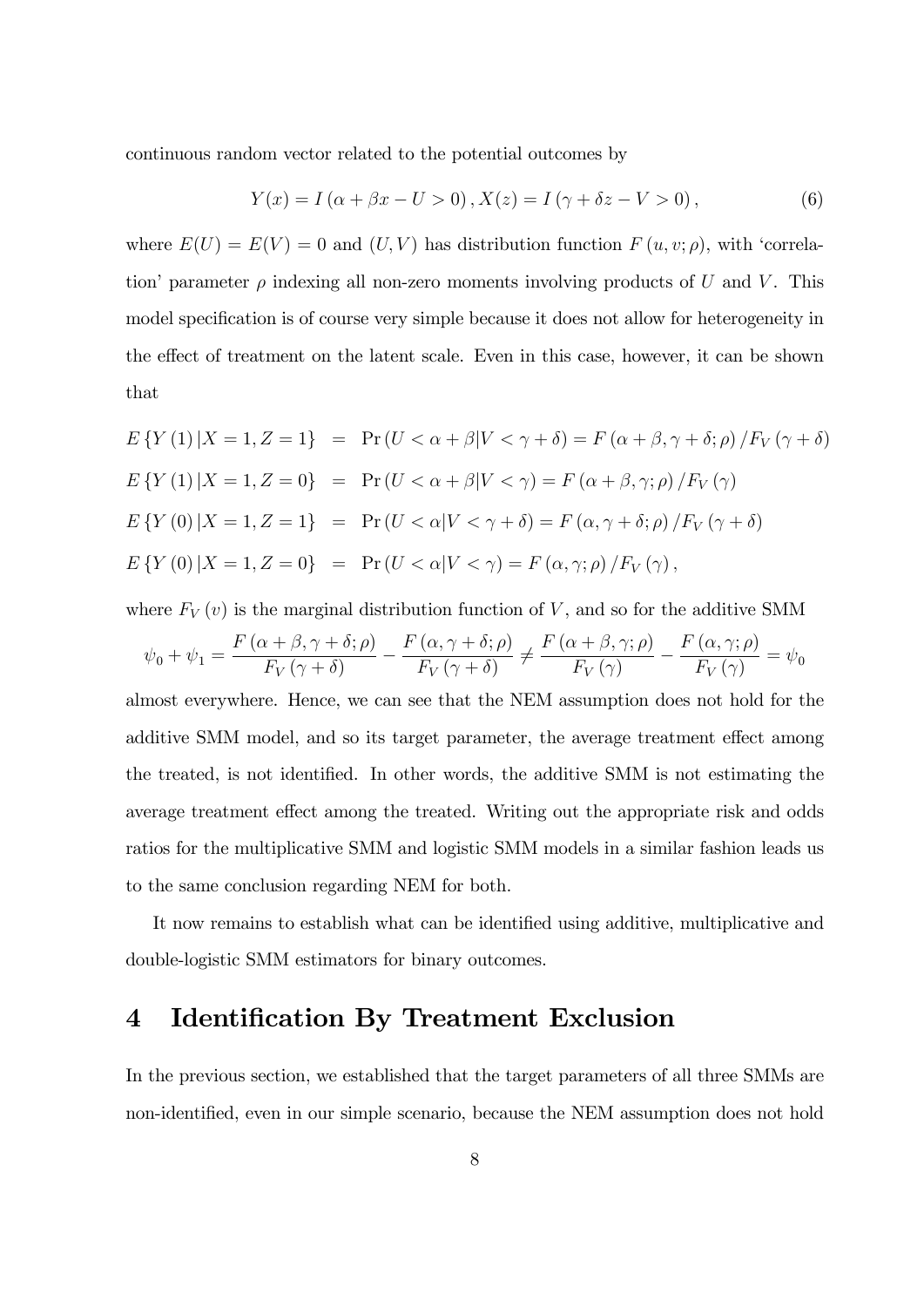for binary outcomes. For certain designs, however, it is possible to identify the SMM parameters without requiring that NEM holds.

Vansteelandt and Goetghebeur (2003) originally proposed the double-logistic estimator in the context of 'placebo-control' randomised controlled trials. For this design, neither compliers nor non-compliers randomised to control can receive the treatment because non-compliers receive only the placebo, equating to the condition  $Pr(X = 0|Z = 0) = 1$ . More generally, as we will now outline, this treatment exclusion restriction is crucial and a special case of the identifying assumptions for binary outcome SMMs described by Robins and Rotnitzky (2004). In placebo-control designs, an additional assumption of no placebo effect is also needed that we herein take to hold.

Under treatment exclusion, the SMM parameters  $\psi_0$ ,  $\theta_0$  and  $\xi_0$  are not defined because all three are conditioned on the event  $\{X = 1, Z = 0\}$ , which has measure zero. Conversely,  $\{X = 1\} = \{X = 1, Z = 1\}$  and so  $\psi_0 + \psi_1 = \psi = E\{Y(1) - Y(0)|X = 1\},\$  $\exp(\theta_0 + \theta_1) = \exp(\theta) = E\{Y(1)|X=1\}/E\{Y(0)|X=1\}$ , and

$$
\exp(\xi_0 + \xi_1) = \exp(\xi) = \frac{E\{Y(1)|X=1\}}{E\{1-Y(1)|X=1\}} / \frac{E\{Y(0)|X=1\}}{E\{1-Y(0)|X=1\}},
$$

for the additive, multiplicative and logistic SMMs, respectively.

Under treatment exclusion,  $E\{Y(0)|Z=0\}$  is always non-parametrically identified because

$$
E(Y|Z=0) = E\{Y(0)|Z=0\}.
$$

Now consider  $E\{Y(0)|Z=1\}$  and expand it to give

$$
E\{Y(0) | Z = 1\} = E\{Y(0) | X = 1, Z = 1\} E(X|Z = 1)
$$

$$
+ E\{Y(0) | X = 0, Z = 1\} E(1 - X|Z = 1).
$$

Using the conditional mean independence assumption (1), it then follows that we can estimate the counterfactual values directly from the data:

$$
E\left\{Y\left(0\right)|X=1,Z=1\right\} = \frac{E\left(Y|Z=0\right) - E\left\{(1-X)Y|Z=1\right\}}{E\left(X|Z=1\right)}.
$$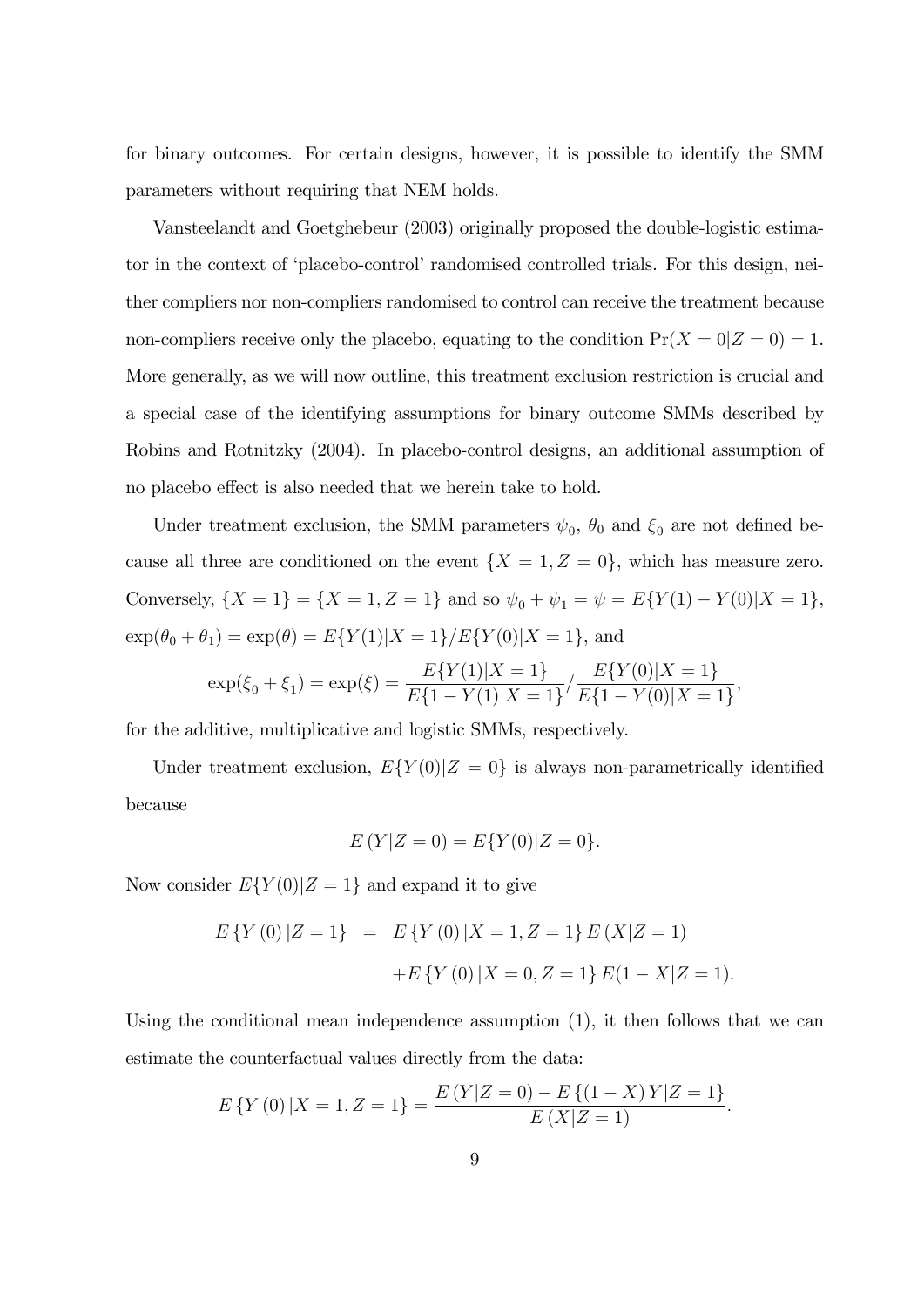Hence, the estimators of the additive and multiplicative SMM parameters under treatment exclusion are, respectively,

$$
\hat{\psi} = \frac{E(Y|Z=1) - E(Y|Z=0)}{E(X|Z=1)},
$$

and

$$
\exp(\hat{\theta}) = \frac{E(XY|Z=1)}{E(Y|Z=0) - E\{(1-X)Y|Z=1\}}.\tag{7}
$$

The double-logistic SMM estimator is

$$
\exp(\hat{\xi}) = \frac{E(Y|X=1, Z=1)}{E(1-Y|X=1, Z=1)} / \frac{E(Y|Z=0) - E\{(1-X)Y|Z=1\}}{E(X|Z=1) - E(Y|Z=0) + E\{(1-X)Y|Z=1\}},
$$

which corresponds to the estimator proposed by Vansteelandt and Goetghebeur (2003) for our simple scenario.

## 5 Identification Under Monotonic Selection

The treatment exclusion restriction may be unrealistic for randomised controlled trials without a placebo-control. In such circumstances, one is forced to focus on alternative causal parameters because the target SMM parameters are non-identified.

Imbens and Angrist (1994) and Angrist et al. (1996) highlight the importance of monotonicity in problems affected by non-ignorable non-compliance. Patient treatment selection is monotonic if

$$
X\left(1\right) \geq X\left(0\right) \tag{8}
$$

for all patients for some coding of  $X, Z$ .

In this set-up, monotonic selection corresponds to the assumption that no patient will be a defier, such that  $X(0) = 1, X(1) = 0$ , with probability one. For this definition to make sense, we must assume that for each patient there are two universes in which he/she is randomised to control and randomised to treatment, and so the 'no defiers' assumption corresponds to saying that while patients can disobey their treatment assignments in one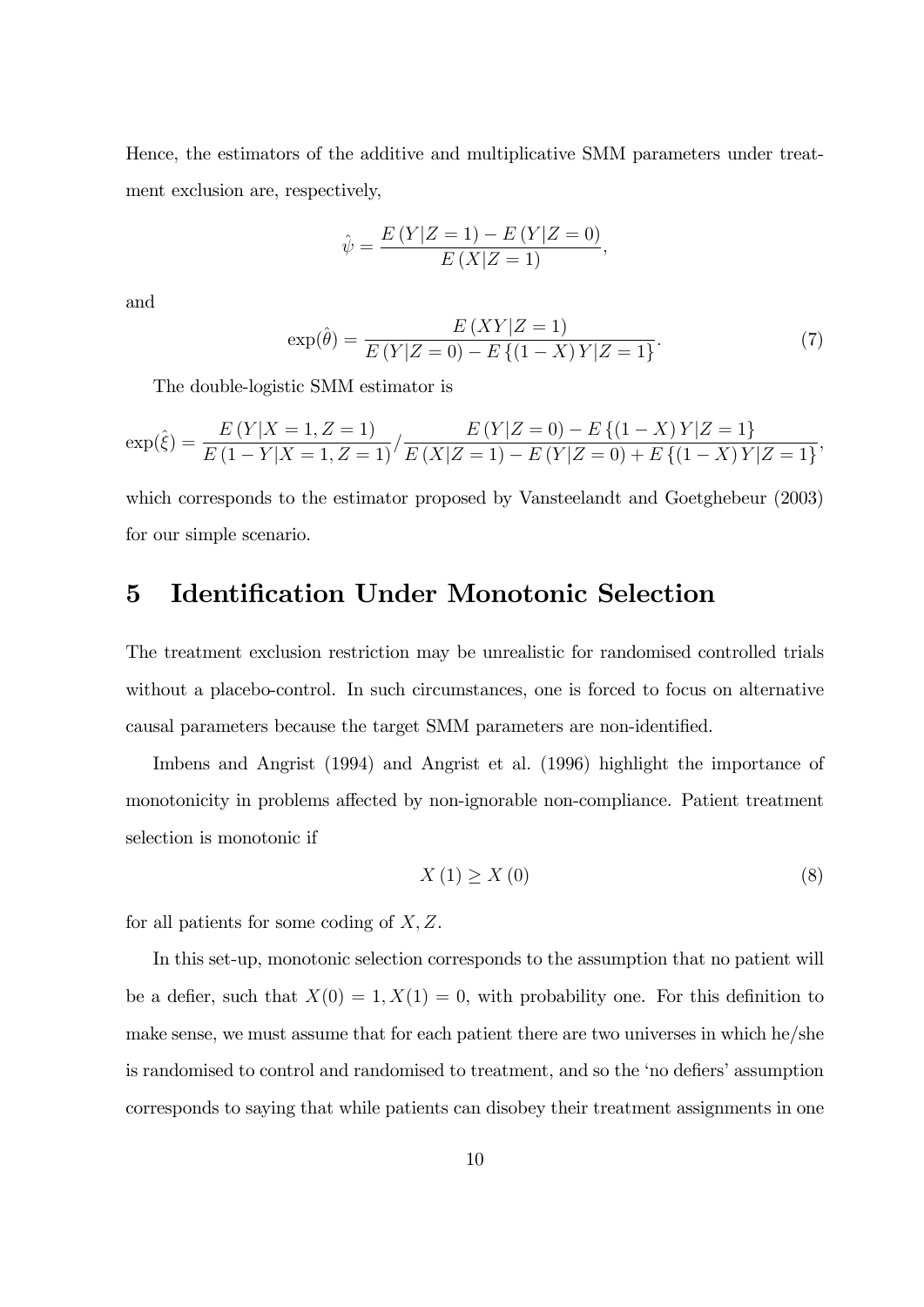or other of these universes, patients cannot disobey their assignments in both. As an example, the simple structural model described in Section 3 is monotonic because

$$
X(1) = I(\gamma + \delta - V > 0) \ge I(\gamma - V > 0) = X(0),
$$

if  $\delta > 0$ .

While we have shown that the NEM assumption does not generally hold, additive and multiplicative SMM estimators  $(4)$  and  $(5)$  do identify local (or complier) effects under monotonic selection. Compliers are those people who comply with their treatment assignments in both hypothetical universes, such that they satisfy  $X(0) = 0, X(1) = 1$ , which we write as  $X(1) > X(0)$ . Specifically, consider estimator (4) based on the additive SMM. As noted previously, it has the same form as the classical instrumental variable estimator and so from the results of Imbens and Angrist (1994) it follows that it is consistent for the local average treatment effect (LATE),

$$
LATE = E \{ Y(1) - Y(0) | X(1) > X(0) \},
$$
\n(9)

which is also called the 'complier average causal effect' (CACE). Note that treatment exclusion can be seen as an extreme special case of monotonic selection in which  $X(1) \geq$  $X(0) = 0$  and the complier and treated groups are equivalent.

Similarly, Angrist (2001) showed that estimator (5) based on the multiplicative SMM under NEM is consistent for the local relative risk (LRR),

$$
LRR = \frac{E\{Y(1)|X(1) > X(0)\}}{E\{Y(0)|X(1) > X(0)\}}.
$$
\n(10)

See also Hernán and Robins (2006) and an alternative derivation without using SMMs by Greenland (2000).

The equivalent double-logistic SMM estimator is the solution to the moment condition

$$
E\left[\text{expit}\left\{\beta_{01} + (\beta_{11} - \xi_0)X\right\}|Z = 1\right] = E\left[\text{expit}\left\{\beta_{00} + (\beta_{10} - \xi_0)X\right\}|Z = 0\right],\tag{11}
$$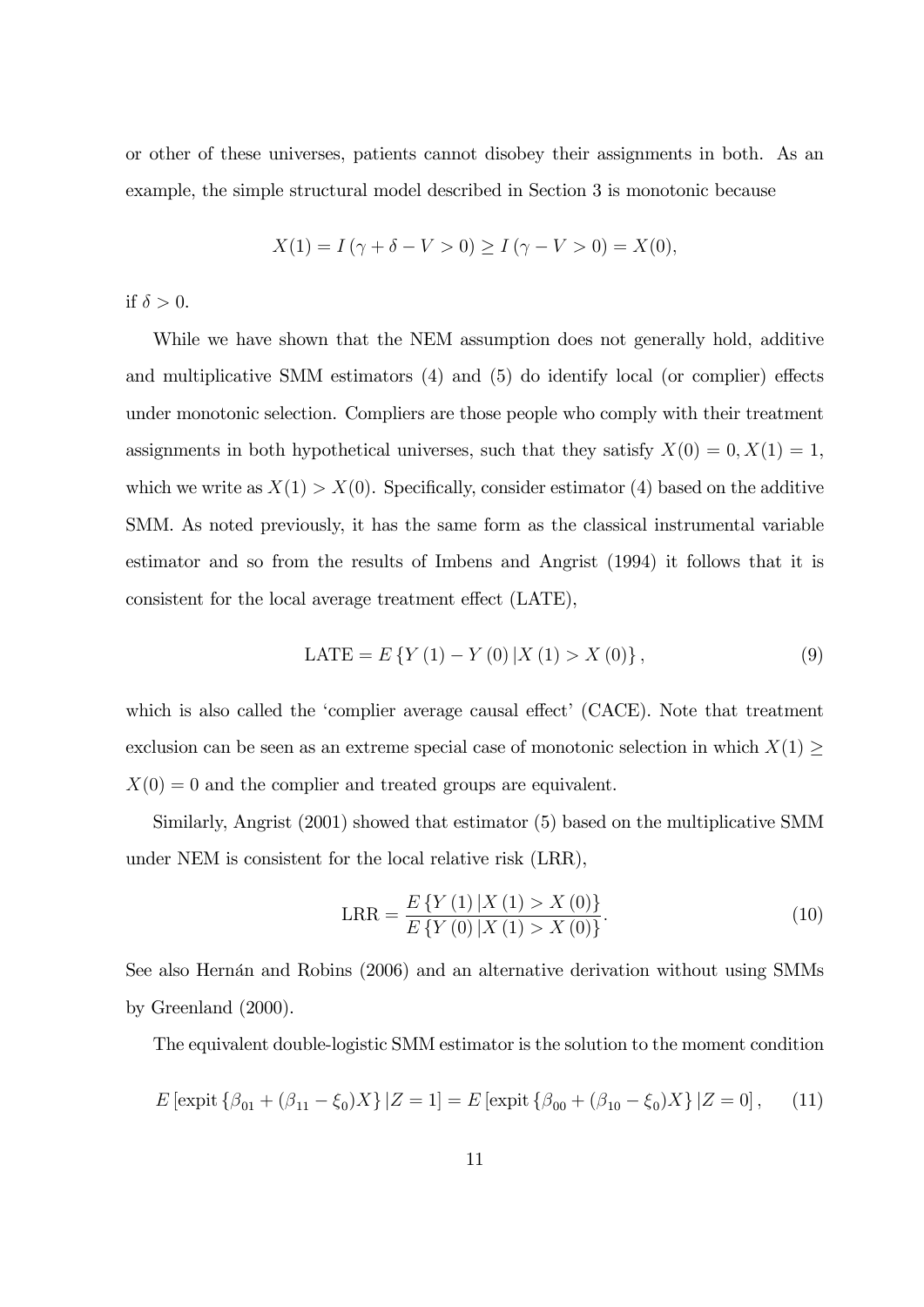where expit  $(a) = \exp(a) / \{1 + \exp(a)\}\$ . Estimates for  $(\beta_{00}, \beta_{10}, \beta_{01}, \beta_{11})$  are obtained at the first stage by fitting logistic association model  $m_{\beta}(X, Z) = \expit(\beta_{00} + Z\beta_{01} + X\beta_{10} + Z\beta_{01} + Y\beta_{01})$  $XZ\beta_{11}$ ). Moment condition (11) can be solved iteratively. However, as shown by the numerical illustrations below, even assuming monotonicity it is not generally consistent for the local odds ratio  $(LOR)$ , defined as

$$
LOR = \frac{E\left\{Y\left(1\right)|X\left(1\right) > X\left(0\right)\right\}}{E\left\{1 - Y\left(1\right)|X\left(1\right) > X\left(0\right)\right\}} / \frac{E\left\{Y\left(0\right)|X\left(1\right) > X\left(0\right)\right\}}{E\left\{1 - Y\left(0\right)|X\left(1\right) > X\left(0\right)\right\}}.
$$

Clarke and Windmeijer (2009, Appendix 3) show that the exception to this rule is if  $E\{Y(1)|X(1) = X(0) = 1\} = E\{Y(1)|X(1) > X(0)\}\$ , in which case  $\exp(\xi_0)$  is consistent for the LOR. However, the LOR can be estimated without this assumption. Abadie (2003) proposes an estimator for the LOR, but van der Laan et al. (2007) note how the same estimator can be derived based on the relative risk estimator (5): first calculate  $\exp(\theta_0)$ as per usual, then recode the outcome variable as  $Y^* = 1 - Y$  and calculate  $\exp\left(\widehat{\theta}_0^*\right)$ 0  $\lambda$ replacing Y by  $Y^*$  in (5), then the ratio  $\exp(\widehat{\theta}_0)/\exp\left(\widehat{\theta}_0^*\right)$  $\mathbf 0$ ) is consistent for the LOR by symmetry of the relative risk.

### 6 Numerical Examples

To recap, the starting point of our analysis is that SMM parameters are identified only by making assumptions additional to those set out in Section 2.1. The NEM assumption is often used for identification, but in Section 3 we showed that it does not hold for simple binary structural models. An alternative to NEM is the treatment exclusion restriction, appropriate for randomised controlled trials such as those with placebo-control designs, but implausible for other scenarios. In Section 5, however, we showed that the additive and multiplicative SMM estimators are consistent for local, or complier, effects under monotonic selection, but that the double-logistic SMM is not consistent without further assumptions.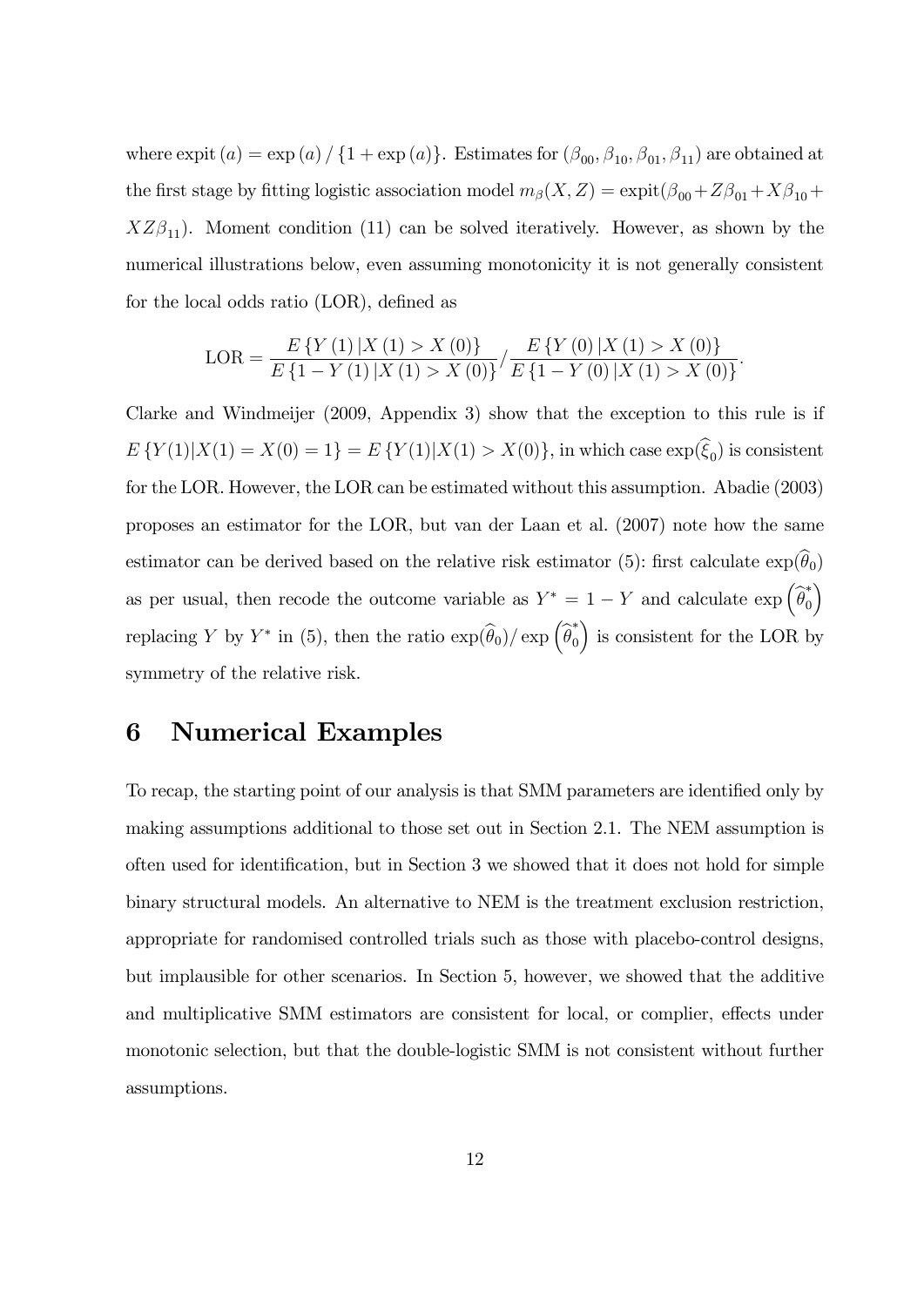In this section, we conduct two numerical studies to investigate the implications of these Öndings for scenarios where the treatment exclusion restriction does not hold. We first look at a scenario in which the true selection mechanism is monotonic and the unobserved confounders normally distributed. In this setting we can analytically calculate and compare the key causal parameters. In the second scenario, we replicate the design of Didelez et al. (2008) in which treatment and outcome data are generated using a logistic model and calculate the key causal parameters and SMM estimates in a Monte Carlo study. In the latter example, we also consider the case where the true selection mechanism is not monotonic. Our aim in both studies is to show the impact of misinterpreting the estimand of a SMM estimator as a causal effect among the treated.

### 6.1 Example 1

The first illustration is based on the structural model (6) defined in Section 3:

$$
Y(x) = I(\alpha + \beta x - U > 0), X(z) = I(\gamma + \delta z - V > 0).
$$

We set  $(U, V)$  to have the bivariate normal distribution

$$
\left(\begin{array}{c} U \\ V \end{array}\right) \sim N \left\{ \left(\begin{array}{c} 0 \\ 0 \end{array}\right), \left(\begin{array}{cc} 1 & \rho \\ \rho & 1 \end{array}\right) \right\},\
$$

and set  $Pr(Z = 1) = 0.5$ . Note that  $\rho$  indexes the strength of non-ignorability in the selection mechanism determining compliance, with  $\rho = 0$  corresponding to ignorable compliance. For each set of parameter values  $(\alpha, \beta, \gamma, \delta, \rho)$ , we can calculate the corresponding values of the key causal parameters. We fix the parameters in the outcome model to  $\alpha = 0$ ,  $\beta = 0.1$  and look at how the causal parameters vary as a function of  $(\gamma, \delta, \rho).$ 

Figure 1 displays the values of average treatment effects, relative risks and odds ratios as a function of  $\rho$  for  $\gamma = 0$  and  $\delta = 0.5$ . In the first panel, ATE denotes the average treatment effect  $E\{Y(1)-Y(0)\}\$ , and the parameters of the additive SMM are denoted as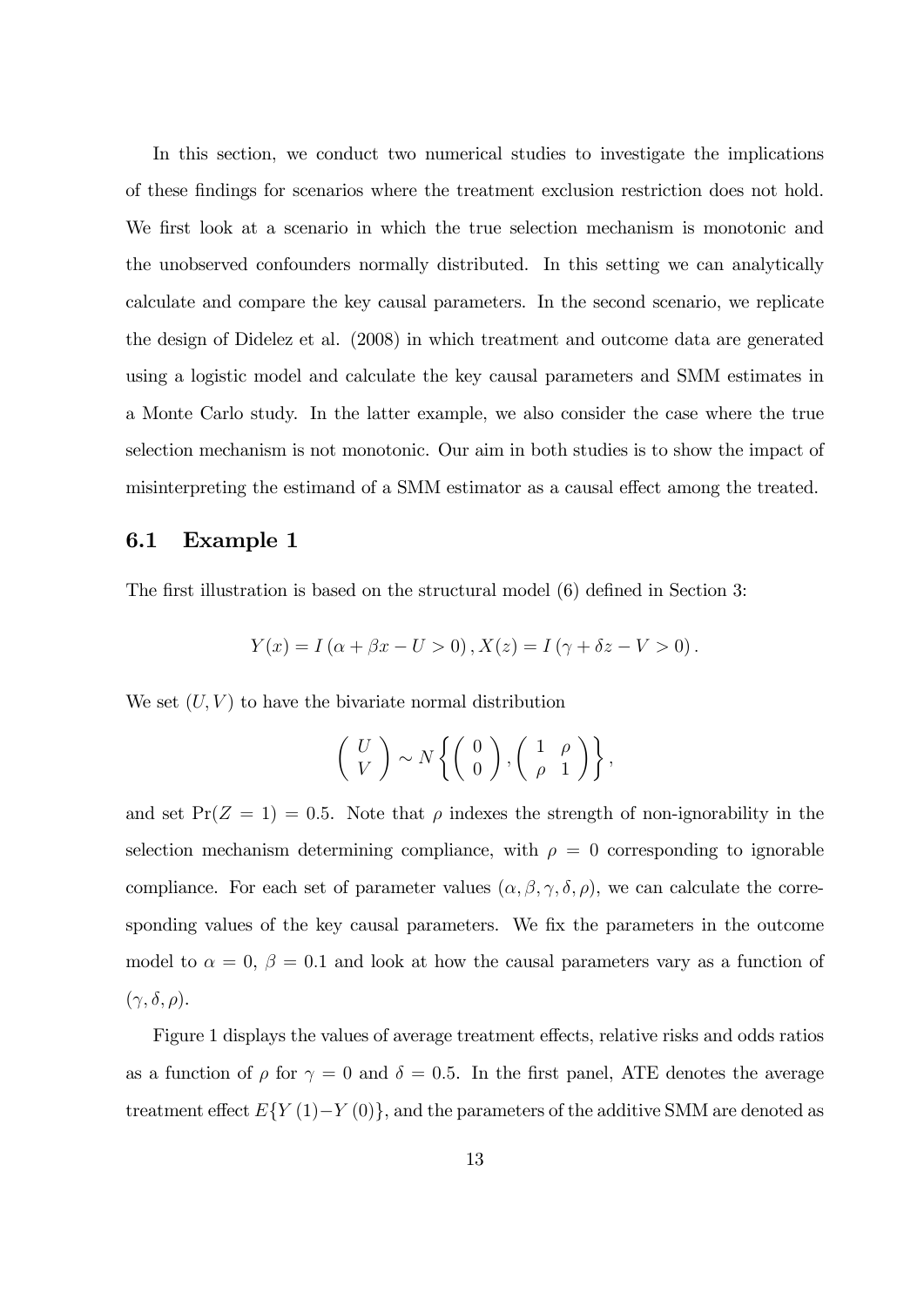follows:  $E\{Y(1)-Y(0)|X=1,Z=1\}$  by ATEX1Z1,  $E\{Y(1)-Y(0)|X=1,Z=0\}$  by ATEX1Z0, and the average treatment effect among the treated  $E(Y(1) - Y(0) | X = 1$ by ATEX1. LATE denotes  $E\{Y(1)-Y(0)|X(1)>X(0)\}\$ . The parameters are similarly defined in the second and third panel for the relative risk and odds ratio respectively (RRX1Z1, ORX1Z0, etc.). For the odds ratio, there is an additional parameter denoted by  $V\ G$  corresponding to the estimand of the double-logistic SMM (11).

For  $\alpha = 0$  and  $\beta = 0.1$ , the marginal expectations are  $E\{Y(1)\} = \Phi(0.1) = 0.5398$ and  $E\{Y(0)\} = \Phi(0) = 0.5$ , and hence ATE = 0.5398 - 0.5 = 0.0398, RR = 1.0796 and OR = 1.1730. Likewise, as  $\gamma = 0$  and  $\delta = 0.5$  then  $E\{X(1)\} = \Phi(0.5) = 0.6915$ and  $E{X(0)} = \Phi(0) = 0.5$ , indicating a large degree of non-compliance in the control arm, as  $E\{X(0)\} = \Pr(X = 1|Z = 0)$ . The proportion of compliers in the population is  $Pr{X(1) > X(0)} = E{X(1) - X(0)} = 0.1915.$ 

Figure 1 shows the differences between the local parameters that are identified by the SMM estimands, LATE and LRR, and their respective parameters in the treated group, ATEX1 and RRX1. Clearly, the differences are increasing functions of  $\rho$ . We take ATEX1 and RRX1 as the comparison here, as these are the parameters estimated if the no effect modification by  $Z$  (NEM) holds. The differences are quite substantial for large  $\rho$ : for example, if  $\rho = 0.5$  the LATE equals 0.0457 and the ATEX1 is equal to 0.0400, a difference of  $14\%$ . In terms of risk ratios, the LRR minus 1 equals 0.0634 and the RRX1 minus 1 equals 0.1030, a  $62\%$  difference. The magnitude by which NEM is violated is indicated by the difference between ATEX1Z1 and ATEX1Z0 for the additive SMM, and between RRX1Z1 and RRX1Z0 for the multiplicative SMM. Both are relatively small indicating a minor failure of NEM, but the local parameters take quite different values. For the odds ratio, the LOR and ORX1 are quite close: for example, if  $\rho = 0.5$  the LOR minus 1 is equal to  $0.2018$  and the ORX1 minus 1 equal to  $0.1926$ , only a small difference of 4.8%. Interestingly, the estimand of the double-logistic SMM estimator, VG, tracks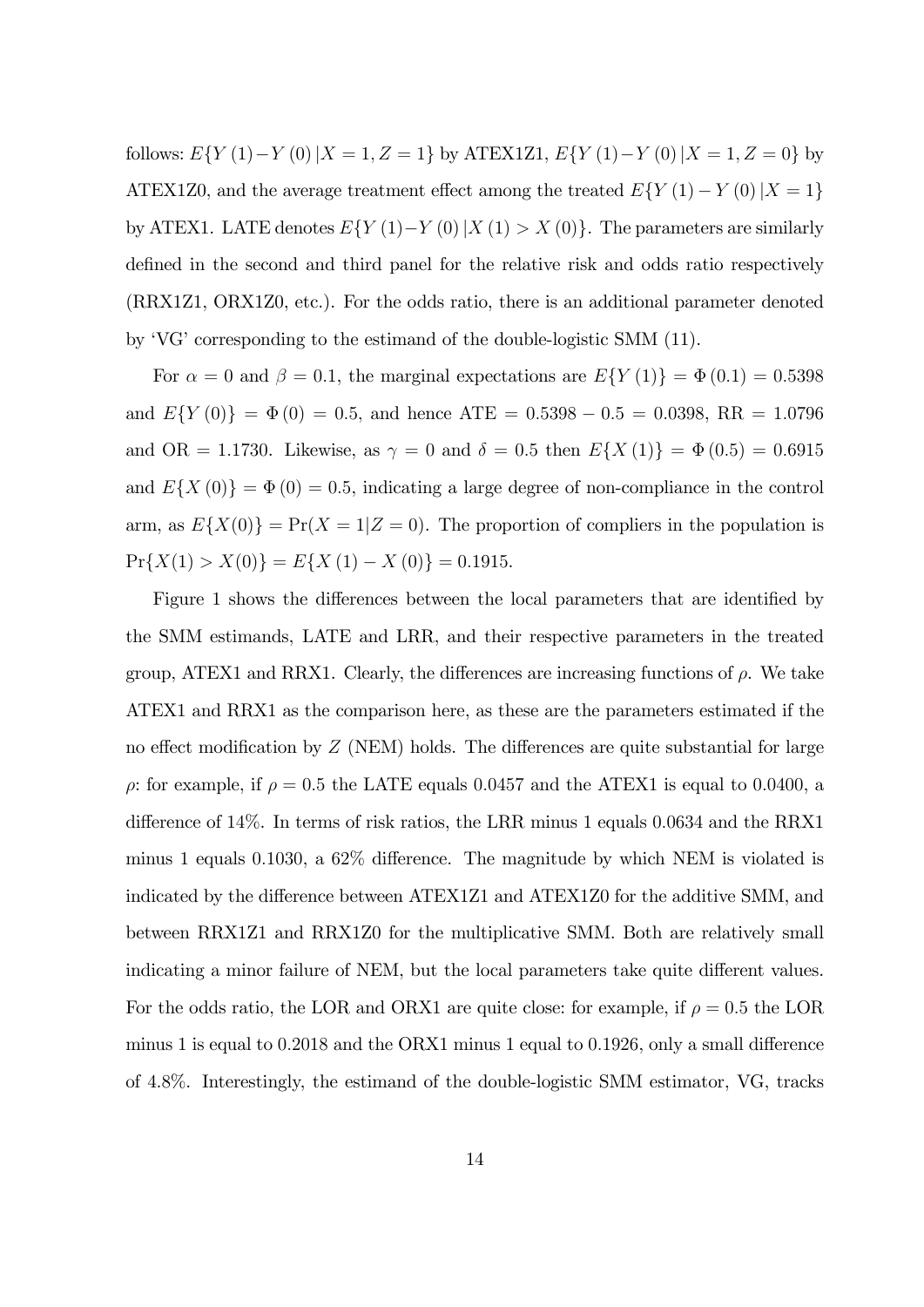the odds ratio OR quite closely here, but not LOR or ORX1: at  $\rho = 0.5$ , VG minus 1 is equal to 0.1745, a  $10\%$  difference from ORX1 and  $15.6\%$  difference from LOR.

Figure 2 displays the same plots for  $\gamma = -1$  and  $\delta = 0.615$ . We now have  $E\{X(0)\}$ 0:159, so there is more compliance in the control group, while the complier proportion remains 0.1915. Here we find values of LATE and ATEX1 at  $\rho = 0.5$  of 0.0415 and 0.0341 respectively, a difference of  $21\%$ . For the LRR and RRX1 (minus 1) the respective values are 0.0639 and 0.0458, a difference of  $40\%$ . In contrast, the LOR and ORX1 are virtually identical in this case for all  $\rho$ , with VG now tracking both quite closely.

In Figure 3 we set  $\gamma = -1$  and  $\delta = 1.208$  to give  $E\{X(0)\} = 0.023$ . These parameter values generate data for which treatment exclusion might be expected to provide a good approximation. As expected, the local parameters LATE and LRR are very close to ATEX1Z1 and RRX1Z1 respectively, and to ATEX1 and RRX1 too. The LOR and VG are in this case identical to ORX1Z1 and ORX1.



Figure 1.  $\gamma = 0, \delta = 0.500$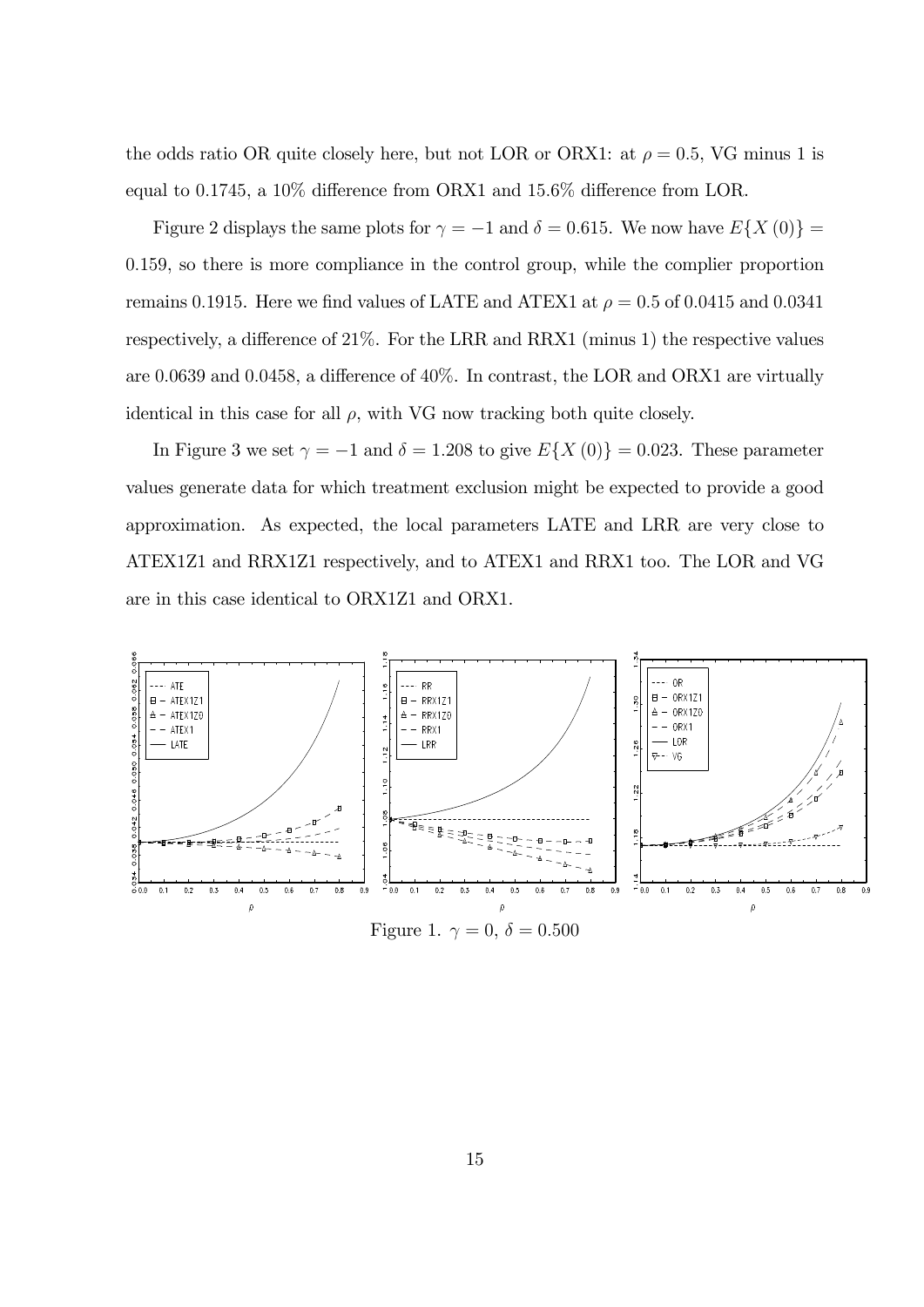

### 6.2 Example 2

Didelez et al.  $(2008)$  considered a more complex model for generating non-ignorable noncompliance using a logistic structural model. In our notation, it is written

$$
X(z) = I\{D < \text{expit}(\alpha_1 + z\alpha_2 + U\alpha_3 + zU\alpha_4)\}\tag{12}
$$

$$
Y(x) = I\{W < \text{expit}\left(\beta_1 + x\beta_2 + U\beta_3 + xU\beta_4\right)\}\tag{13}
$$

where  $D$  and  $W$  are independent random variables uniformly distributed on  $(0, 1)$ . An equivalent expression for (12) is  $E\{X(z)|U=u\} = \text{expit}(\alpha_1 + z\alpha_2 + u\alpha_3 + zu\alpha_4)$  and for (13) is  $E\{Y(x)|U=u\} = \exp\mathrm{i}t(\beta_1 + x\beta_2 + u\beta_3 + xu\beta_4)$ . Both models contain interaction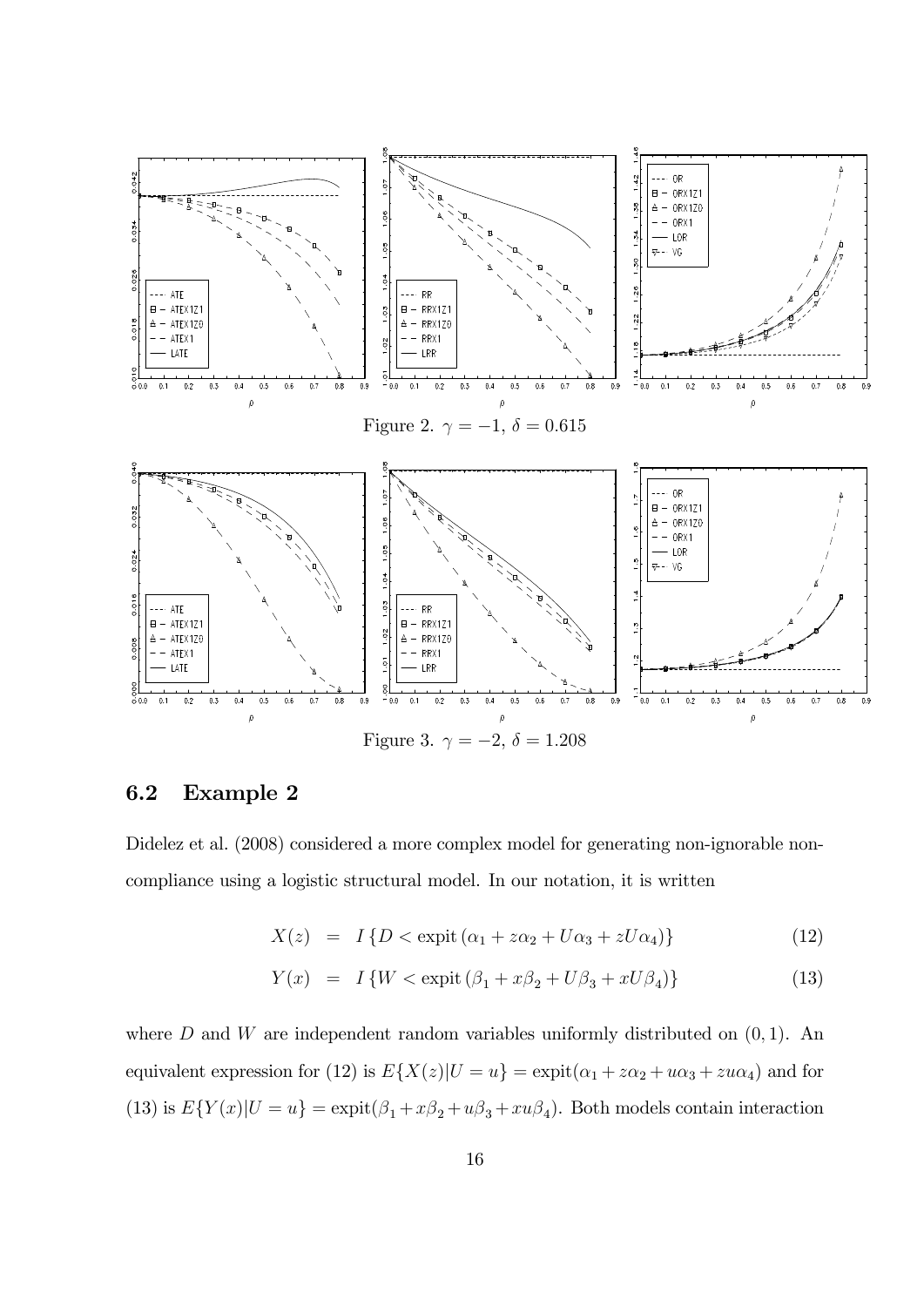terms allowing the effect of latent  $U$  to vary depending on  $z$  and  $x$ , respectively. There are heterogeneous treatment effects (on the latent scale) if  $\beta_4 \neq 0$  but this poses no problems as SMMs do not constrain treatment effects to be homogeneous, or indeed place any constraints on the form of treatment effect heterogeneity. More importantly, however, the monotonicity assumption  $X(1) \geq X(0)$  holds only if  $\alpha_4 = 0$ , and monotonicity is crucial for identification of local causal effects.

We generate data according to models (12) and (13), setting the parameters  $\alpha_1 = 0$ ,  $\alpha_2 = 0.5, \ \alpha_3 = 2, \ \beta_1 = 0, \ \beta_2 = 0.3, \ \beta_3 = 2, \text{ and specifying } U \sim N(0, 1).$  Table 1 contains Monte Carlo estimates, based on 1000 replications, of the mean and standard deviation of the causal parameters defined above and the estimands of three local effect estimators. For the additive and multiplicative SMMs we use (4) and (5), and use the consistent estimator of LOR described in Section 5 rather than the double-logistic SMM. To minimise the impact of Önite sample bias and maintain our focus on consistency, we generated samples of size 500; 000.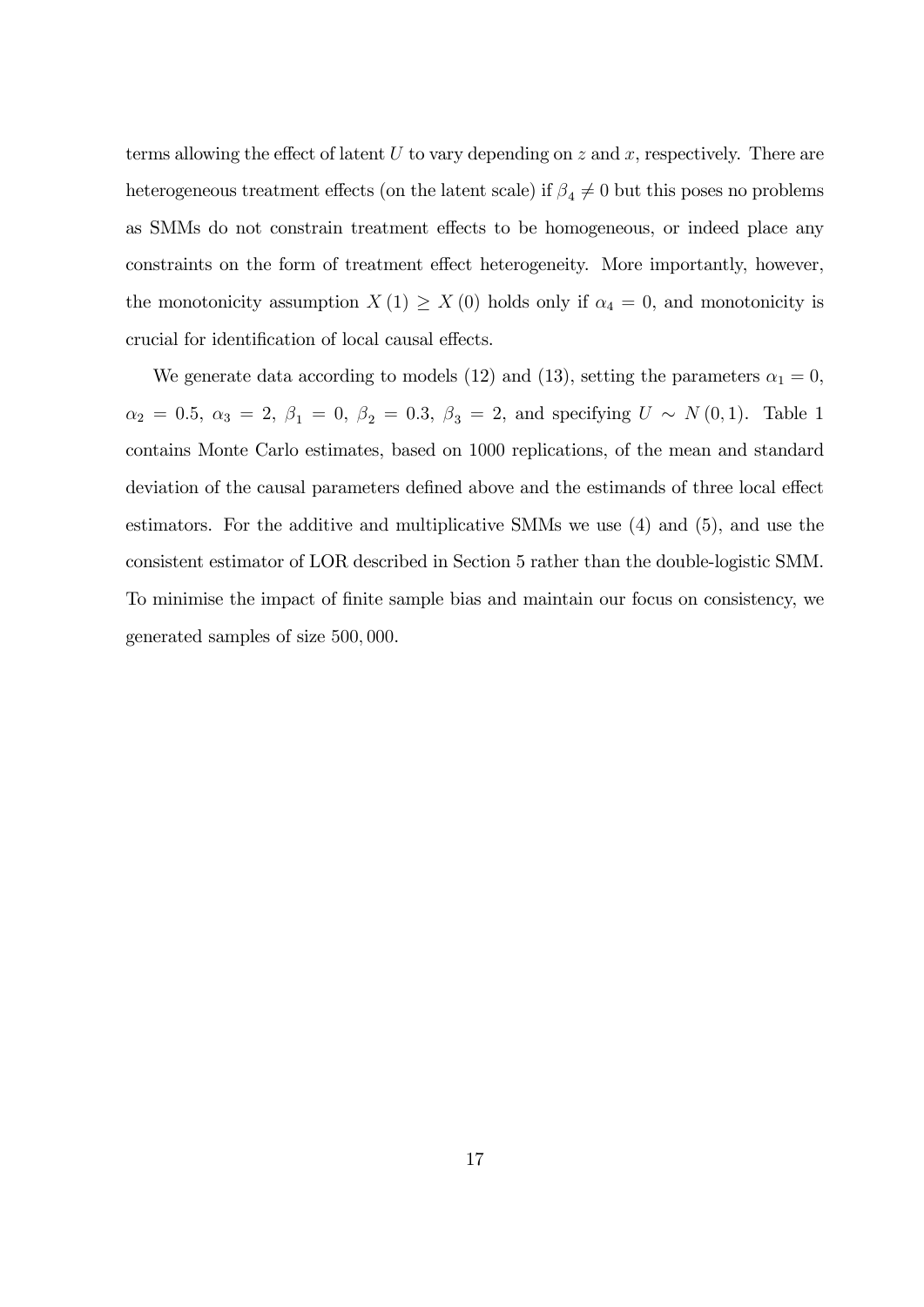|               | $\left( 1\right)$        |        | $\left( 2\right)$           |        |                             | $\left( 3\right)$ |  |
|---------------|--------------------------|--------|-----------------------------|--------|-----------------------------|-------------------|--|
|               | $\alpha_4 = \beta_4 = 0$ |        | $\alpha_4 = 0, \beta_4 = 1$ |        | $\alpha_4 = 1, \beta_4 = 1$ |                   |  |
|               | mean                     | stdev  | mean                        | stdev  | mean                        | stdev             |  |
| <b>ATE</b>    | 0.0453                   | 0.0003 | 0.0344                      | 0.0003 | 0.0344                      | 0.0004            |  |
| ATEX1Z1       | 0.0455                   | 0.0005 | 0.0625                      | 0.0007 | 0.0708                      | 0.0008            |  |
| ATEX1Z0       | 0.0437                   | 0.0006 | 0.0658                      | 0.0007 | 0.0658                      | 0.0007            |  |
| ATEX1         | 0.0447                   | 0.0004 | 0.0640                      | 0.0005 | 0.0684                      | 0.0005            |  |
| <b>LATE</b>   | 0.0574                   | 0.0012 | 0.0403                      | 0.0013 | 0.0923                      | 0.0016            |  |
| Add. SMM      | 0.0575                   | 0.0188 | 0.0403                      | 0.0180 | 0.1148                      | 0.0225            |  |
|               |                          |        |                             |        |                             |                   |  |
| RR            | 1.0907                   | 0.0006 | 1.0689                      | 0.0007 | 1.0689                      | 0.0007            |  |
| RRX1Z1        | 1.0682                   | 0.0009 | 1.0936                      | 0.0011 | 1.1007                      | 0.0012            |  |
| RRX1Z0        | 1.0627                   | 0.0008 | 1.0944                      | 0.0011 | 1.0944                      | 0.0011            |  |
| RRX1          | 1.0656                   | 0.0006 | 1.0940                      | 0.0008 | 1.0977                      | 0.0008            |  |
| <b>LRR</b>    | 1.1219                   | 0.0028 | 1.0855                      | 0.0029 | 1.1376                      | 0.0027            |  |
| Mult. SMM     | 1.1229                   | 0.0426 | 1.0863                      | 0.0399 | 1.1523                      | 0.0328            |  |
|               |                          |        |                             |        |                             |                   |  |
| <b>OR</b>     | 1.1994                   | 0.0014 | 1.1479                      | 0.0016 | 1.1478                      | 0.0016            |  |
| ORX1Z1        | 1.2377                   | 0.0032 | 1.3467                      | 0.0045 | 1.4457                      | 0.0057            |  |
| ORX1Z0        | 1.2420                   | 0.0034 | 1.3984                      | 0.0053 | 1.3982                      | 0.0052            |  |
| ORX1          | 1.2394                   | 0.0023 | 1.3691                      | 0.0033 | 1.4227                      | 0.0039            |  |
| LOR           | 1.2584                   | 0.0061 | 1.1749                      | 0.0061 | 1.5802                      | 0.0126            |  |
| LOR estimator | 1.2629                   | 0.0958 | 1.1781                      | 0.0852 | 2.2247                      | 0.3699            |  |

Table 1. Causal parameters and SMM estimates for logistic model

Notes: 1000 Monte Carlo replications; sample size 500; 000.

The results for  $\alpha_4 = \beta_4 = 0$  are given in column 1 and are similar to the results found above. When we introduce an extra source of treatment heterogeneity by setting  $\beta_4 = 1$  (column 2), we see again that all three estimators are very close to the local parameters. For the odds ratio, it can also be seen that treatment effect heterogeneity has here exacerbated the difference between the local and treated group odds ratios LOR and ORX1, being 1.175 and 1.369 respectively.

When the monotonicity assumption is violated by further setting  $\alpha_4 = 1$  (column 3), we see that all three SMM estimates diverge from the local parameters, with the LOR estimator especially very poorly behaved. In this example, the divergence between the target parameters, the causal effects in the treated group, and the estimates of the local treatment effects gets more pronounced.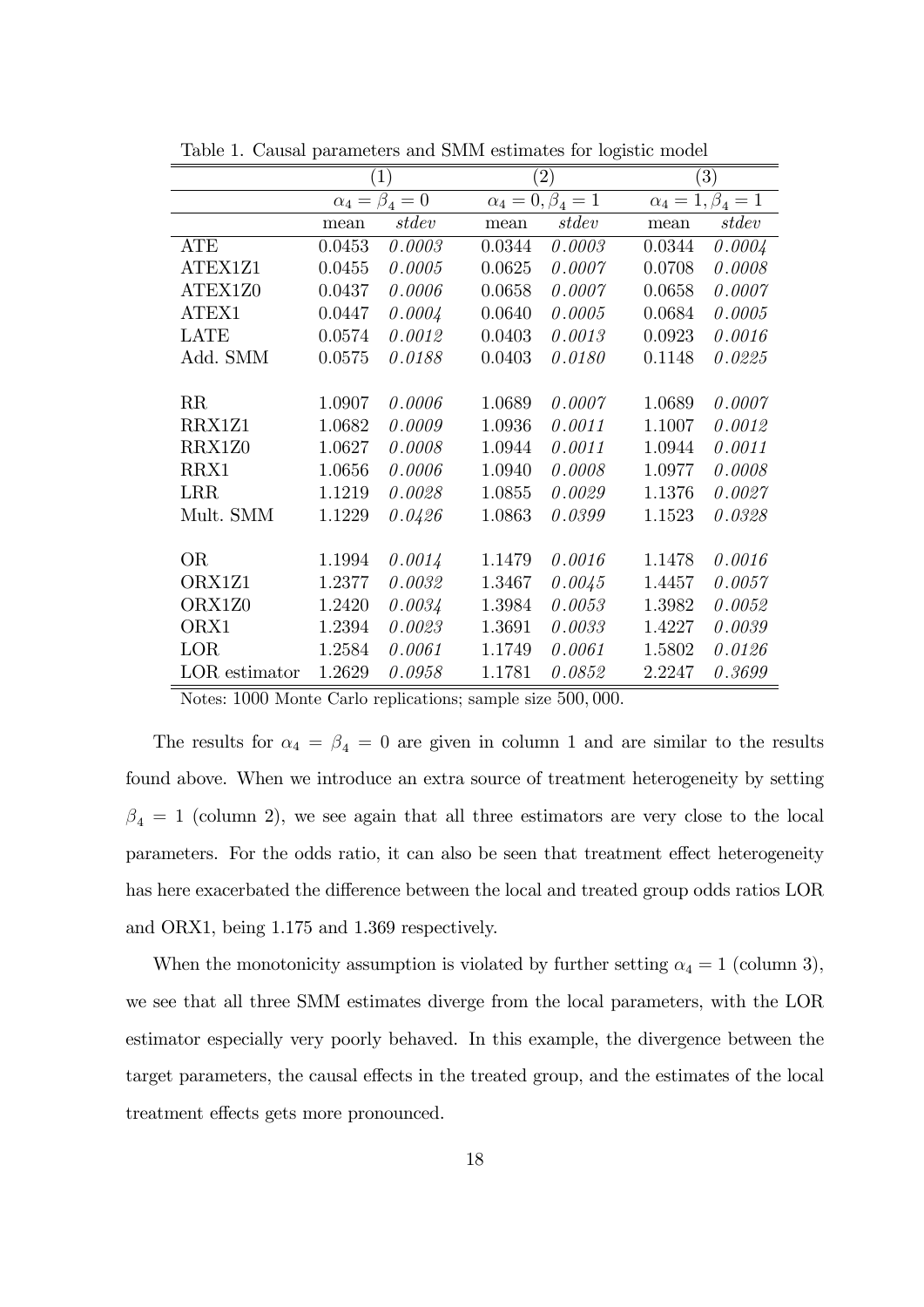# 7 Conclusions

We have shown that for the identification of causal effects on binary outcomes with noncompliance using structural mean models, additional, non-standard assumptions need to be made. Causal effects like the average treatment effect for the treated can be identified when the control group has no access to treatment. However, we show that the common identifying assumption of no effect modification by randomisation does not hold in general for binary outcomes, meaning that treatment effects for the treated are not identified when there is also treatment non-compliance in the control group. To some extent this has already been recognised: in the context of logistic and probit SMMs, NEM is "unrealistic because subpopulations [defined by randomisation] are likely to be quite different with regard to modifiers of the effect of active treatment on the outcome of interestî (Robins and Rotnitzky, 2004, p. 778); and in the context of generalised SMMs, "a sensitivity analysis which investigates departures from this homogeneity [NEM] assumption is recommendedî (Vansteelandt and Goetghebeur, 2003, p. 829). However, our study represents an investigation into the full implications of this failure for all SMMs, and through our numerical study its impact on practice.

While applications of logistic SMMs so far have been to designs satisfying the treatment exclusion requirement, not all randomised controlled trials satisfy it. Moreover, SMMs can also be applied to observational studies without a randomisation indicator but where Z is chosen to satisfy the assumptions of an econometric instrumental variable (e.g., Angrist et al., 1996). For such applications, such as genetic instruments used within the 'Mendelian randomisation' context (e.g., Didelez and Sheehan, 2007), any such assumption is likely to be implausible.

If selection into treatment is monotonic, the additive and multiplicative SMM estimands correspond to a local, or complier, causal effects that, as we show, can be quite different from treatment effects for the treated. Caution is therefore in order when inter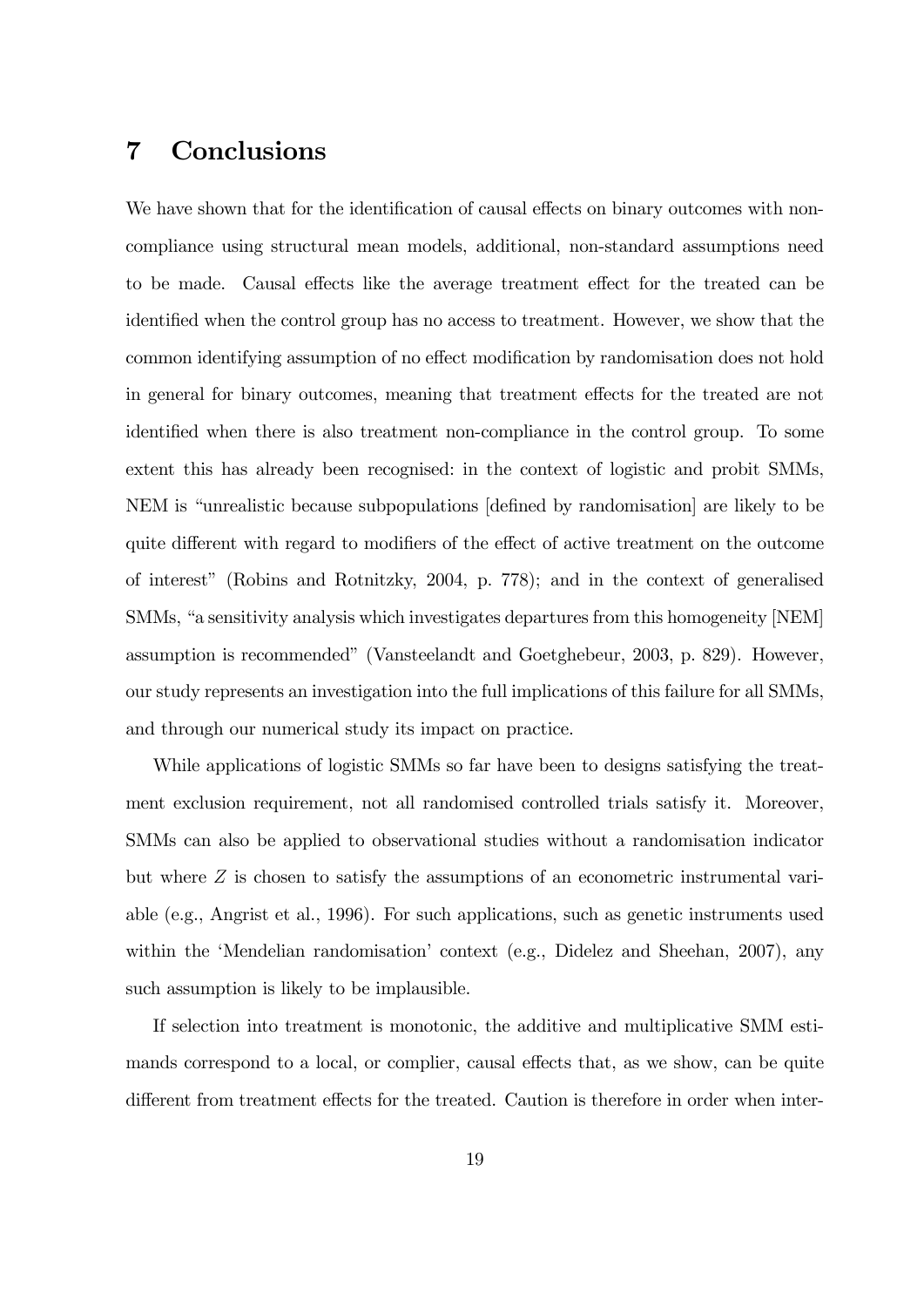preting SMM estimates when outcomes are binary, with the issue of monotonicity and interpretation of complier average affects paramount when treatment exclusion cannot be obtained in the control group. Finally, we show that the double-logistic SMM estimator is not consistent for the local odds ratio without further assumptions, but that an alternative estimator is available (Abadie, 2003; van der Laan et al., 2007)

# References

- [1] Abadie, A. (2003), Semiparametric instrumental variable estimation of treatment response models, Journal of Econometrics 113, 231-263.
- [2] Angrist, J.D. (2001), Estimation of limited dependent variable models with dummy endogenous regressors: simple strategies for empirical practice, Journal of Business and Economic Statistics 19, 2-16.
- [3] Angrist, J.D., Imbens, G.W. and Rubin, D.B. (1996), Identification of causal effects using instrumental variables, Journal of the American Statistical Association 91, 444-455.
- [4] Clarke, P. and Windmeijer, F. (2009), Instrumental variable estimators for binary outcomes, CMPO Working Paper 09/209, Centre for Market and Public Organisation, University of Bristol, UK.
- [5] Didelez, V. and Sheehan, N. (2007), Mendelian randomization as an instrumental variable approach to causal inference, Statistical Methods in Medical Research 16, 309-330.
- [6] Didelez, V., Meng, S. and Sheehan, N. (2008), On the bias of IV estimators for Mendelian Randomisation, submitted manuscript.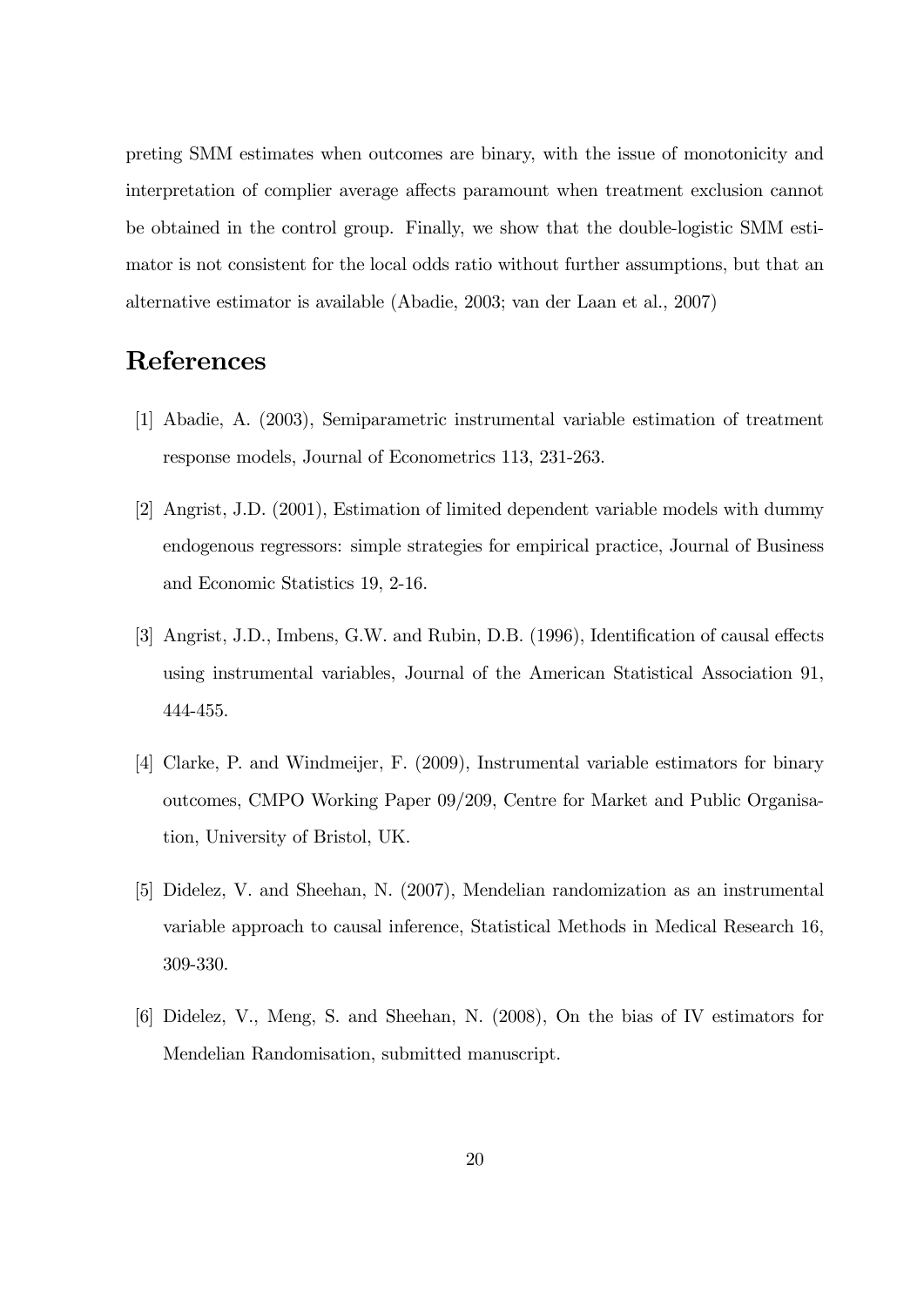- [7] Fischer-Lapp, K. and Goetghebeur, E. (1999), Practical properties of some structural mean analyses of the effect of compliance in randomized trials, Controlled Clinical Trials 20, 531-546.
- [8] Goetghebeur, E. and Lapp, K. (1997), The effect of treatment compliance in a placebo-controlled trial: regression with unpaired data, Applied Statistics 46, 351- 364.
- [9] Goetghebeur, E. and Vansteelandt, S. (2005), Structural mean models for compliance analysis in randomized clinical trials and the impact on measures of exposure, Statistical Methods in Medical Research 14, 397-415.
- [10] Greenland, S. (2000), An introduction to instrumental variables for epidemiologists, International Journal of Epidemiology 29, 722-729.
- [11] Hernán, M.A. and Robins, J.M. (2006), Instruments for causal inference: an epidemiologist's dream?, Epidemiology 17, 360-372.
- [12] Imbens, G.W. and Angrist,. J. (1994), Identification and estimation of local average treatment effects, Econometrica 62, 467-476.
- [13] Meng, X.L. (1994), Multiple-imputation inferences with uncongenial sources of input (with discussion), Statistical Science 9, 538-573.
- [14] Moodie, E.E.M., Platt, R.W. and Kramer, M.S. (2009), Estimating responsemaximized decision rules with applications to breastfeeding, Journal of the American Statistical Association 104, 155-165.
- [15] Pearl, J. (2000), Causality: Models, Reasoning and Inference, Cambridge: Cambridge University Press.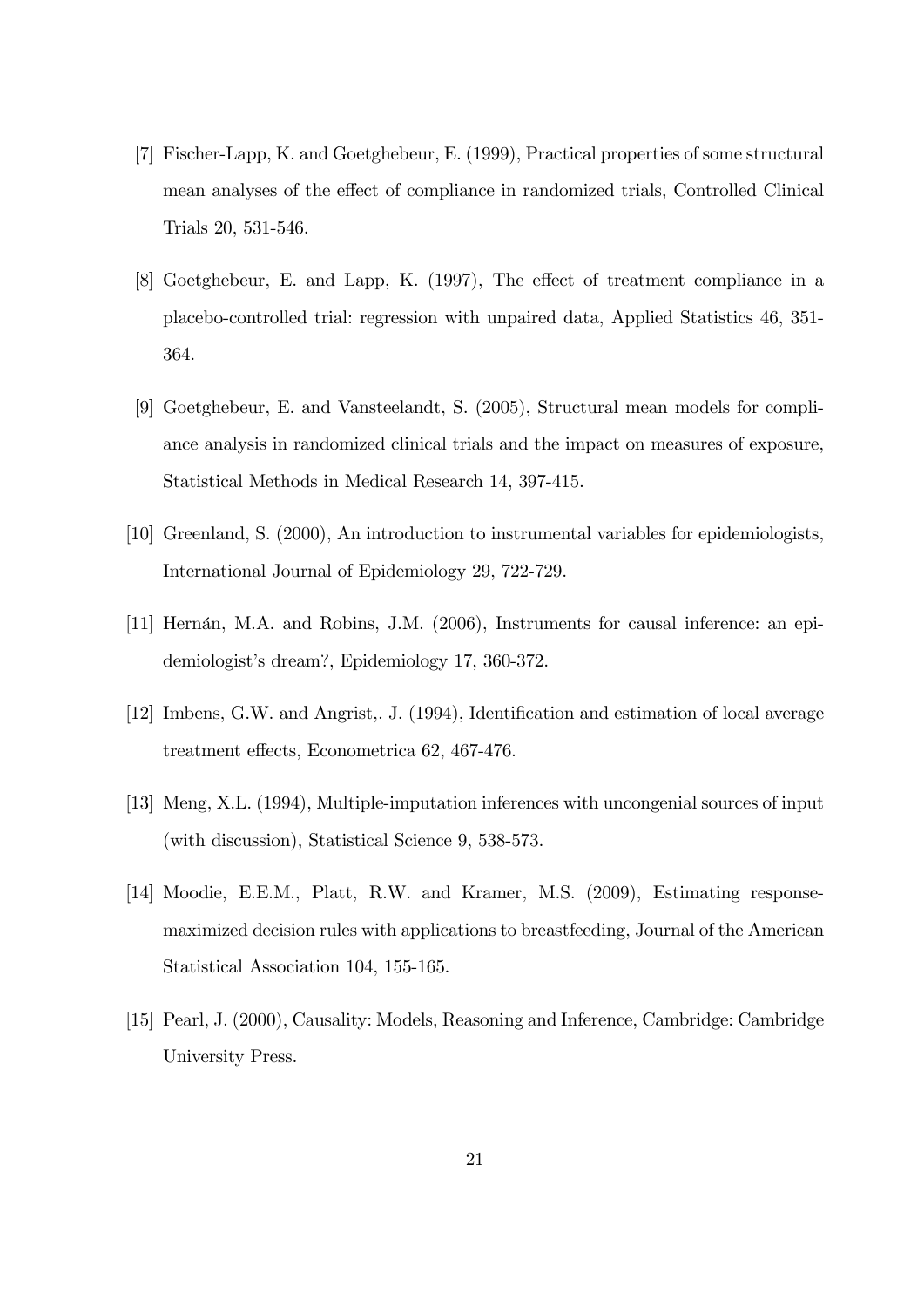- [16] Robins, J.M. (1989), The analysis of randomised and non-randomised AIDS treatment trials using a new approach to causal inference in longitudinal studies, in: Sechrest, L., Freeman, H. and Mulley, A. (eds.), Health Service Research Methodology: A Focus on AIDS, 113-159, Washington, DC: US Public Health Service, National Center for Health Services Research.
- [17] Robins, J.M. (1994), Correcting for non-compliance in randomized trials using structural nested mean models, Communications in Statistics - Theory and Methods 23, 2379-2412.
- [18] Robins, J.M. (1999), Marginal structural models versus structural nested models as tools for causal inference, in: Halloran, E. and Berry, D. (eds.), Statistical Methods in Epidemiology: The Environment and Clinical Trials, 95-134, New York: Springer.
- [19] Robins, J.M. and Rotnitzky, A. (2004), Estimation of treatment effects in randomised trials with non-compliance and a dichotomous outcome using structural mean models, Biometrika 91, 763-783.
- [20] Robins, J.M., Rotnitzky, A. and Scharfstein, D.O. (1999), Sensitivity analysis for selection bias and unmeasured confounding in missing data and causal inference models, in: Halloran, E. and Berry, D. (eds.), Statistical Methods in Epidemiology: The Environment and Clinical Trials, 1-92, New York: Springer.
- [21] Tanaka, Y., Matsuyama, Y. and Ohashi, Y. (2008), Estimation of the treatment effect adjusting for treatment changes using the intensity score method: application to a large primary prevention study for coronary events (MEGA study), Statistics in Medicine 27, 1718-1733.